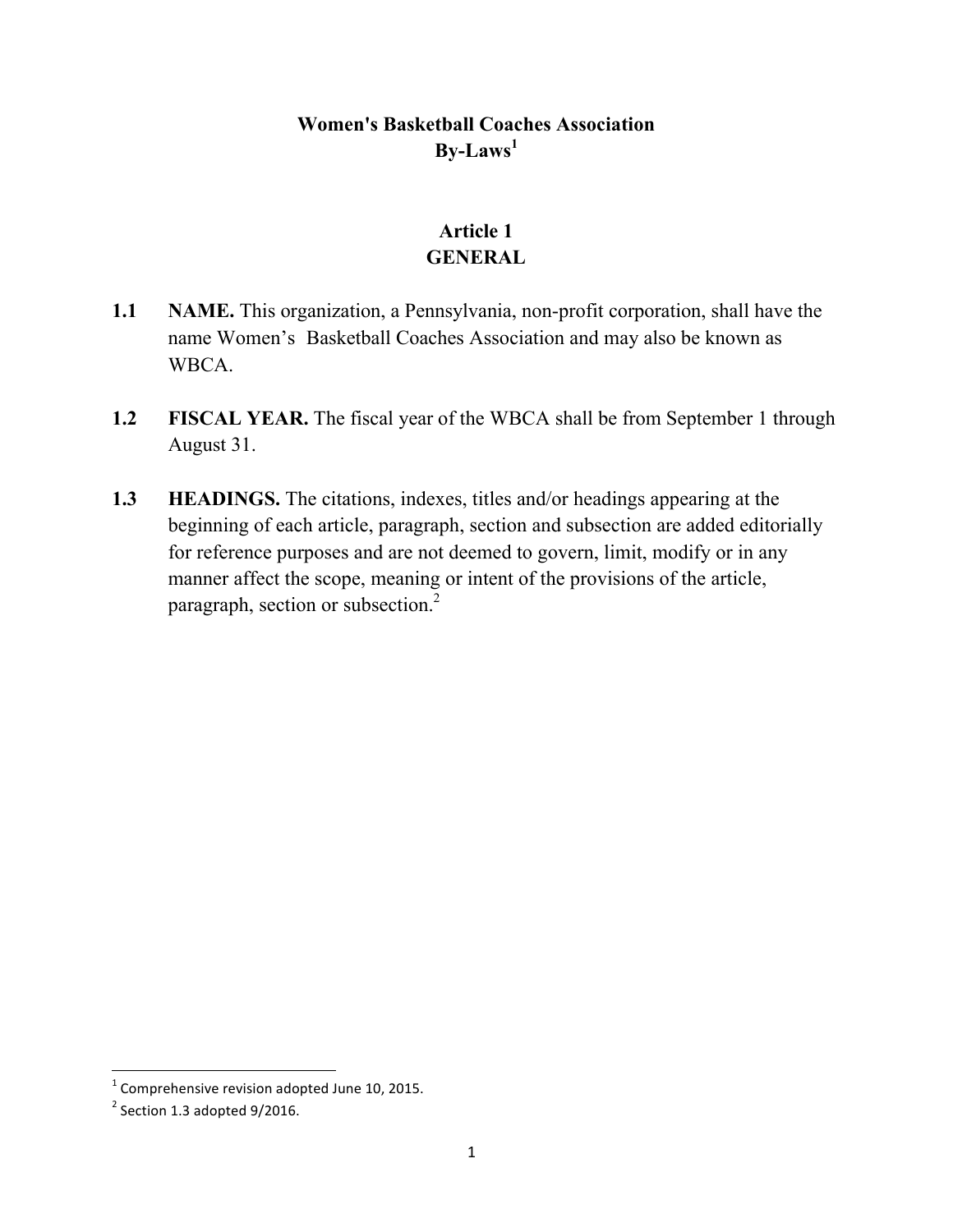## **Article 2 MEMBERSHIP**

- **2.1 CATEGORIES.** The association assigns members to different categories per criteria set by the Board of Directors. All members are non-stockholding members. The categories of membership currently are:<sup>3</sup>
	- **2.1.1. Active Members I.** Head women's basketball coaches at four-year colleges and universities, two-year colleges and junior colleges, and assistant coaches and Directors of Basketball Operations of women's basketball who have full-time employment at such institutions may be Active I Members.
	- **2.1.2 Active Members II.** Head women's basketball coaches at high schools or other education based institutions, and assistant coaches who have full time employment at such institutions shall be Active II Members.
	- **2.1.3 Associate Members.** Women's basketball coaches in amateur programs other than collegiate or scholastic programs; professional team Head Coaches and assistant coaches, international coaches, or part-time and graduate assistant coaches at four-year and junior colleges may be Associate Members.
	- **2.1.4. Affiliate Members.** Affiliate members are individuals not actively coaching women's basketball. Affiliate members include former coaches, retired coaches, athletic directors and other campus-based athletic administrators, game officials, media, conference commissioners and other conference administrators, fans of the sport and athletes at any  $level<sup>4</sup>$

 $^3$  Section 2.1 amended 9/2016 for plain language.<br><sup>4</sup> Subsection 2.1.4 amended on 9/2016 to clarify those who are allied members.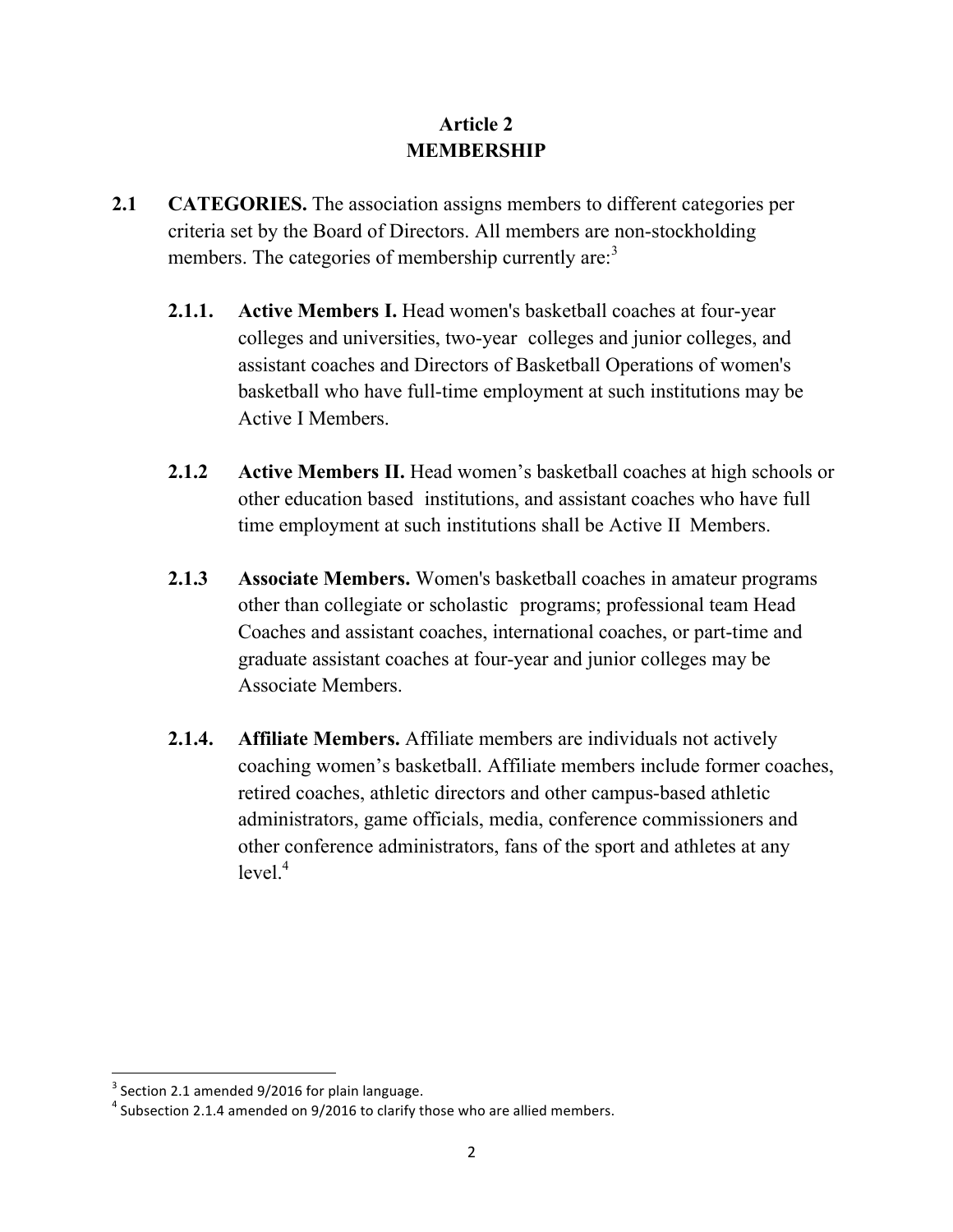- **2.1.5 Allied Members.** Allied members are legal entities interested in women's basketball and supportive of the corporation. Allied members include business and non-profit corporations and associations, clubs, etc., as well as high schools, junior/community colleges, four-year colleges and universities, and athletic conferences.<sup>5</sup>
- **2.1.6** The Board of Directors may authorize group or institution membership for the above categories.

#### **2.2 ADMISSION TO MEMBERSHIP.**

- **2.2.1** An applicant shall be admitted to one of the foregoing classes of membership by the Board of Directors of WBCA following a determination of the applicant's eligibility by the Executive Director or her or his designee, the applicant's agreement to comply with the Code of Ethics, and the applicant's payment of the required annual dues. Applicants who the Executive Director finds to be ineligible for membership may appeal to the Executive Committee.
- **2.2.2** All memberships shall be renewable each year and dues shall be payable on a date determined by the association.
- **2.2.3** If membership lapses for sixty days or more, the former member must pay the current annual dues before such member is reinstated to active membership.
- **2.2.4** No person may be rejected for membership solely on the basis of the person's race, color, sex, sexual preference, national or ethnic origin, religion, creed, age, or physical condition.

 $<sup>5</sup>$  Subsection 2.1.5 adopted on 9/2016 to reinstate allied membership category that was eliminated in</sup> comprehensive revision adopted 6/2015.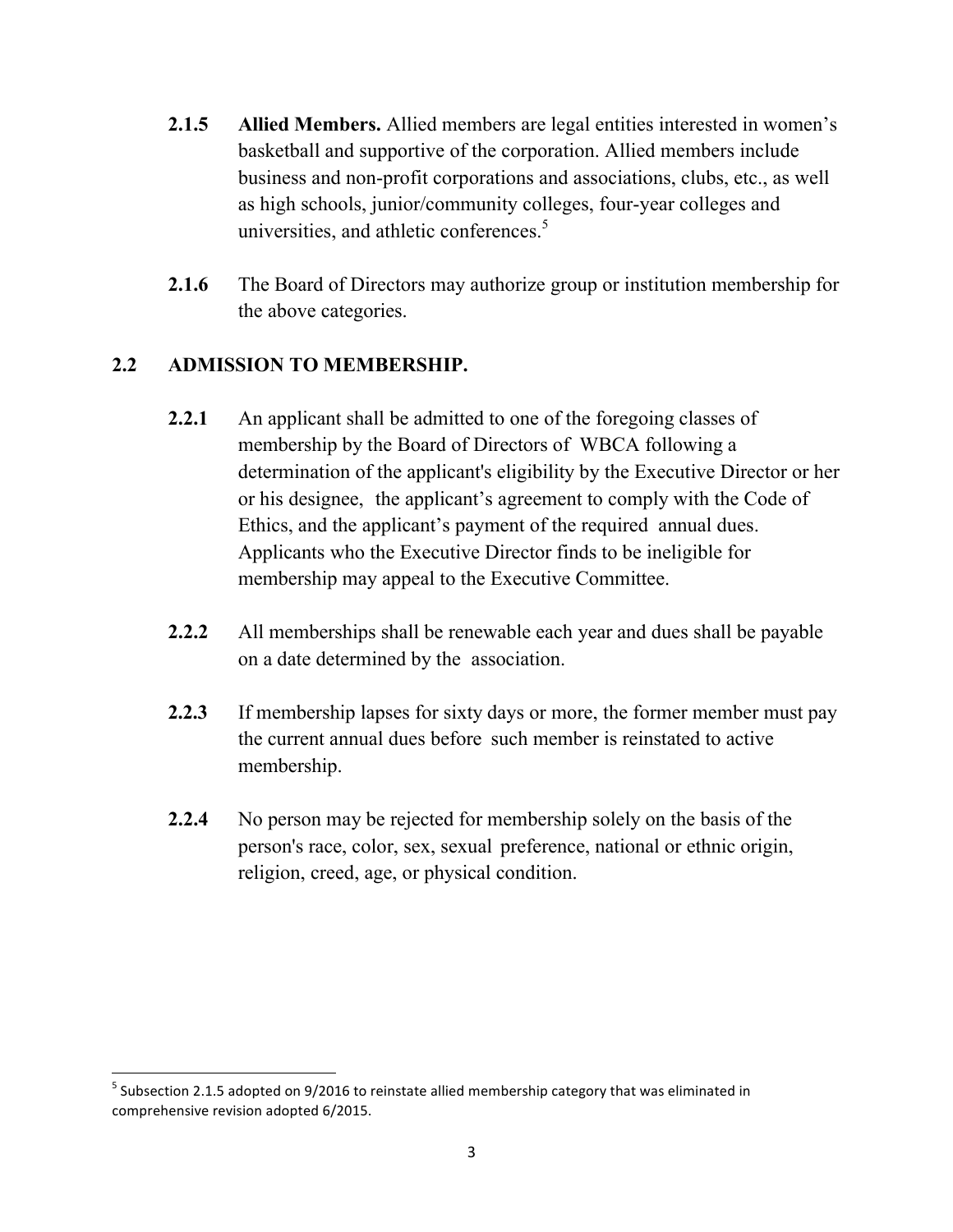#### **2.3 RIGHTS AND DUTIES OF MEMBERS.**

- **2.3.1** All members shall have access to a copy of the By-Laws and Standing Rules, if any, of WBCA, as well as any and all periodic publications of WBCA with or without charges as may be imposed from time to time by the Board of Directors.
- **2.3.2** All members may contribute questions, articles or other materials of interest for publication, subject to the discretion of the Executive Director or her or his designee.
- **2.3.3** All members may attend the annual or special meetings of the membership. Only Active Members shall be entitled to vote on business or organizational matters affecting the corporation.
- **2.3.4** Each Active Member shall have one vote with respect to any issue presented to the membership for decision.
- **2.3.5** Any person who has been an Active Member in good standing for two or more years shall be eligible for election to the Board of Directors.
- **2.3.6** All Active Members are required to remain current with respect to payment of membership dues. Active members are expected to participate in the affairs of the corporation, to help accomplish the purposes of the corporation, and to maintain a high standard of professionalism and sportsmanship in the coaching, teaching, and development of women's basketball.

### **2.4 MEETINGS.**

**2.4.1 Annual Meeting.** The Annual Convention of the WBCA shall constitute its Annual Membership Meeting. A majority of the total of Active Members present at business meetings shall constitute a quorum and be sufficient to transact all business. A simple majority of the quorum will be sufficient to approve motions. Any changes in the Bylaws must be done in accordance with Article 9.1.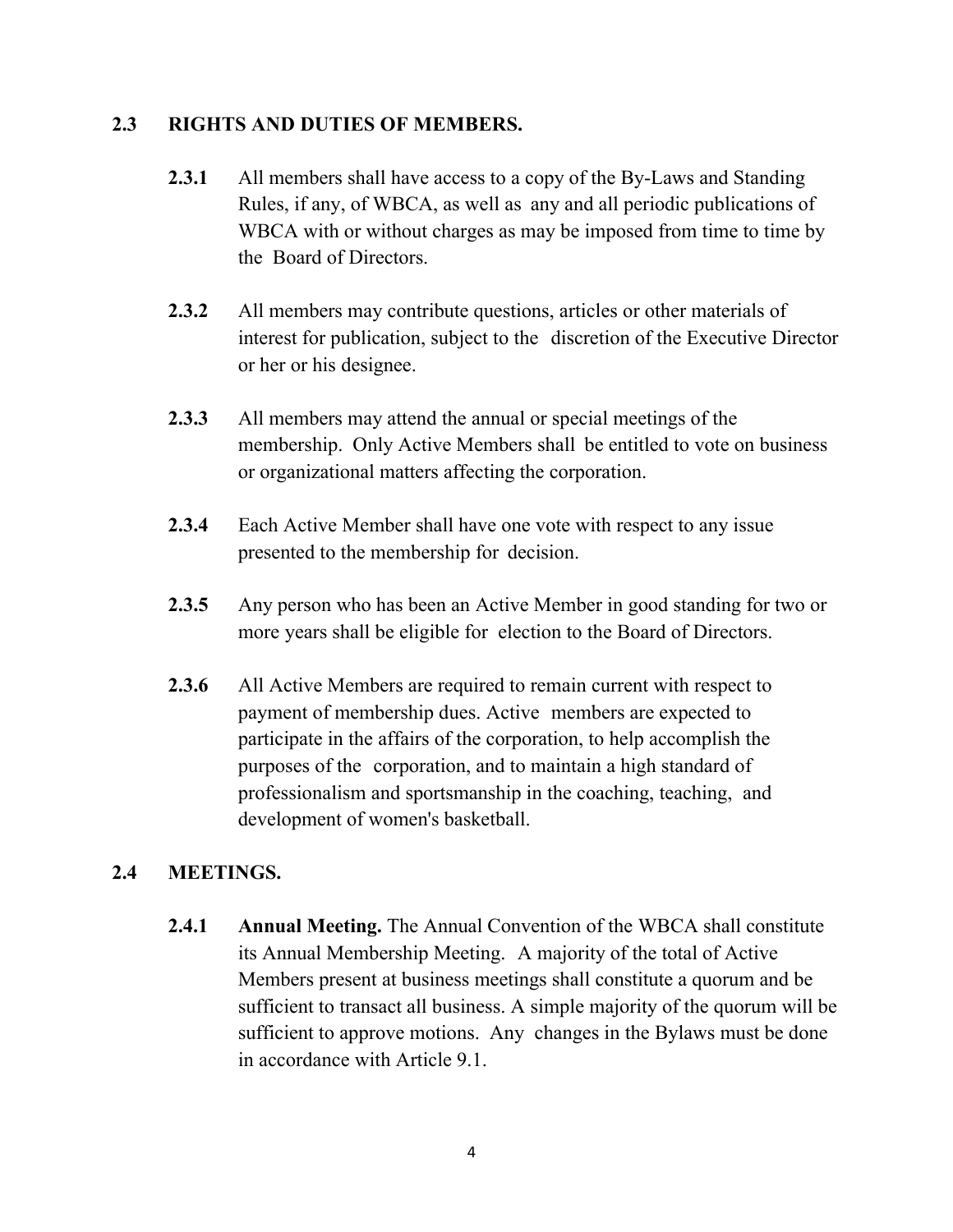- **2.4.2 Other Meetings.** Special and other meetings of the membership may be called by the Board of Directors upon reasonable notice or by the membership upon showing of interest by at least 10% of the Active Members.
- **2.4.3 Notice.** The Corporation shall give oral, written, electronic, or facsimile notice of a meeting in a fair and reasonable manner. Notice is fair and reasonable if the following occur:
	- (a) The Corporation notifies the individual member, of the place, date, and time of each annual, regular, and special membership meeting not less than ten (10) days before the meeting date, if the notice is mailed by first class registered mail, or if notice is mailed by other than first class or registered mail, thirty (30) days to sixty (60) days before the meeting date;
	- (b) Notice of a special meeting includes a description of the purpose for which the meeting is called.

Oral notice shall be effective when communicated. Written, electronic, or facsimile notice shall be effective at the earliest of the following:

- (a) When received;
- (b) Ten (10) days after the notice is mailed, as evidenced by the postmark or private carrier receipt, if mailed correctly addressed to the address of the Member listed in the most current records of the Corporation;
- (c) On the date shown on the return receipt, if sent by registered or certified United States mail, return receipt requested, and the receipt is signed by or on behalf of the addressee; or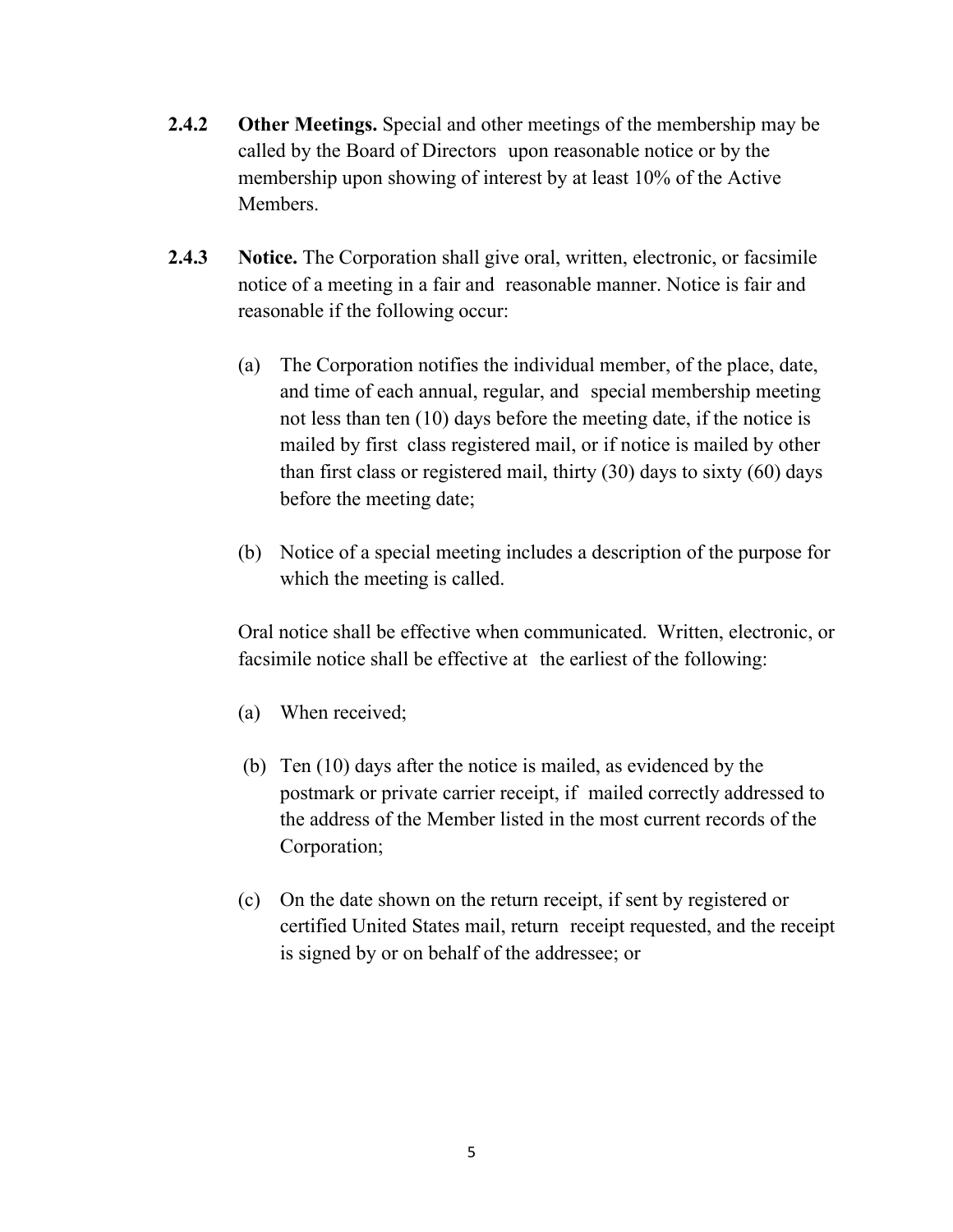(d) Thirty (30) days after the notice is deposited with a method of the United States Postal Service other than first class, registered, or certified postage affixed, as evidenced by the postmark, if mailed correctly addressed to the address of the member listed in the most current records of the Corporation.

Except as provided by statute, if an annual, a regular, or a special meeting of the members is adjourned to a different date, time, or place, it is not required that notice be given of the new date, time, or place if the new date, time, or place is announced at the meeting before adjournment.

**2.4.4 Waiver of Notice.** Notice may be waived by a member in a writing signed by the member entitled to notice, and filed with the minutes or the Corporation's records. Attendance at or participation in any meeting by a member (a) waives the member's objection to lack of notice or defective notice unless the member, at the beginning of the meeting, objects to holding the meeting or transacting business at the meeting and (b) waives the member's objection to consideration of a particular matter at the meeting that is not within the purposes described in the meeting notice unless the member objects to considering the matter when the matter is presented.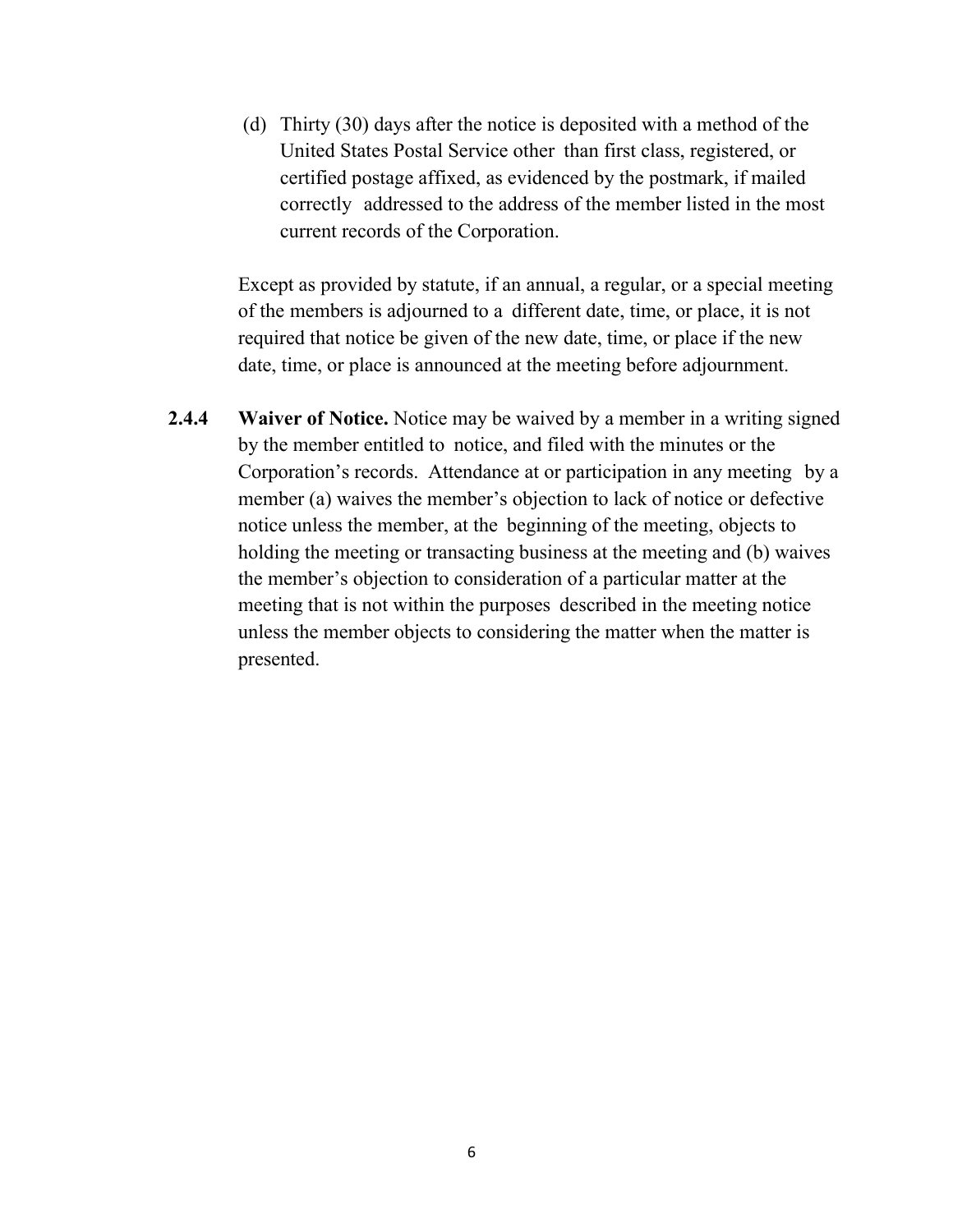## **Article 3 BOARD OF DIRECTORS**

- **3.1 COMPOSITION.** A Board of Directors shall manage the business and affairs of the Association and shall be empowered to adopt all such guidelines, regulations, policies and procedures as may be necessary to accomplish the same. The Board of Directors shall be composed of the following 24 voting board members:
	- (a) The officers of the Association, who shall be a President, Vice President, Immediate Past President, and Treasurer.
	- (b) Four NCAA Division I directors, one elected by and from the NCAA Division I Active 1 members in each of four geographic regions of the country.
	- (c) Two NCAA Division II directors, one elected by and from the NCAA Division II Active 1 members in each of two geographic sections of the country.
	- (d) Two NCAA Division III directors, one elected by and from the NCAA Division III Active 1 members in each of two geographic sections of the country.
	- (e) One NAIA director elected at large by and from the NAIA Division Active I members.
	- (f) One Junior/Community College director elected at large by and from the Junior/Community College Active 1 members.
	- (g) One Scholastic director elected at-large by and from the Scholastic Active 2 members.
	- (h) Three Legislative Chairs, one each from NCAA Division I, NCAA Division II and NCAA Division III, who shall be appointed by the Board of Directors from among the Active 1 members within those respective divisions.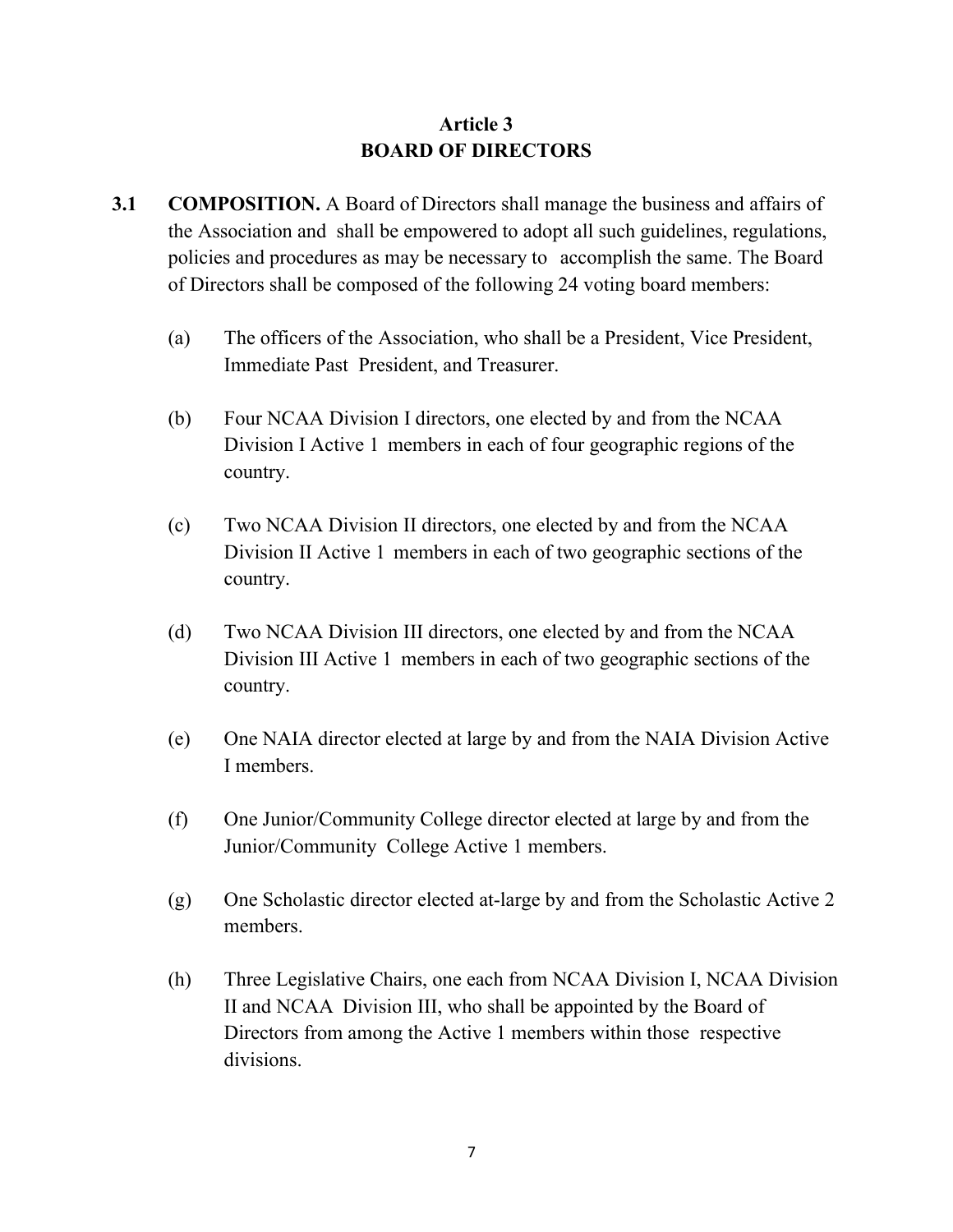- (i) One assistant coach elected at large by and from the assistant coach Active 1 and Active 2 members, and who also serves as chairperson of the Assistant Coaches Committee.<sup>6</sup>
- (j) The chairperson or co-chair of the Leadership Advisory Council.
- (k) One NCAA Division I Conference Commissioner appointed by the Collegiate Commissioner's Association.
- (l) One collegiate Athletic Administrator who shall be appointed by the Board of Directors. This individual may work for either a conference or an institution and must be directly responsible for supervising the conference or institution's women's basketball program.
- (m) Two Public Sector directors who shall be appointed by the Board of Directors. A Public Sector director should have a demonstrated history of success in business, who by virtue of their experience, can be expected to bring unique skill, talent or relationships to the Association. A Public Sector director must not be, nor for at least five years prior to her/his selection to the Board of Directors have been, directly associated in any way with the sport of women's basketball.

[Note: Effective on , the date of approval of these Bylaws (the "Effective Date"), the Association will begin its transition to the board composition described above. Any incumbent director serving in office on the Effective Date will not have her or his term shortened as a result of the transition. This may result in a larger board than noted above during the transition period. This notation shall expire at the end of the transition period.]

**3.1.1 DIVERSITY REPRESENTATION.** The Board of Directors, if it determines it necessary to ensure racial and/or gender representation within its composition, may appoint a twenty-fifth  $(25<sup>th</sup>)$  voting director from among those Active 1 members who are part of the underrepresented race and/or gender.<sup>7</sup>

 $^6$  Section 3.1 paragraph (i) amended 9/2016 to stipulate that the assistant coach representative on the board of directors is elected at large and chairs the Assistant Coaches Committee.

<sup>&</sup>lt;sup>7</sup> Subsection 3.1.1 amended 9/2016 to clarify that the 25<sup>th</sup> board member, if appointed, is a voting board member.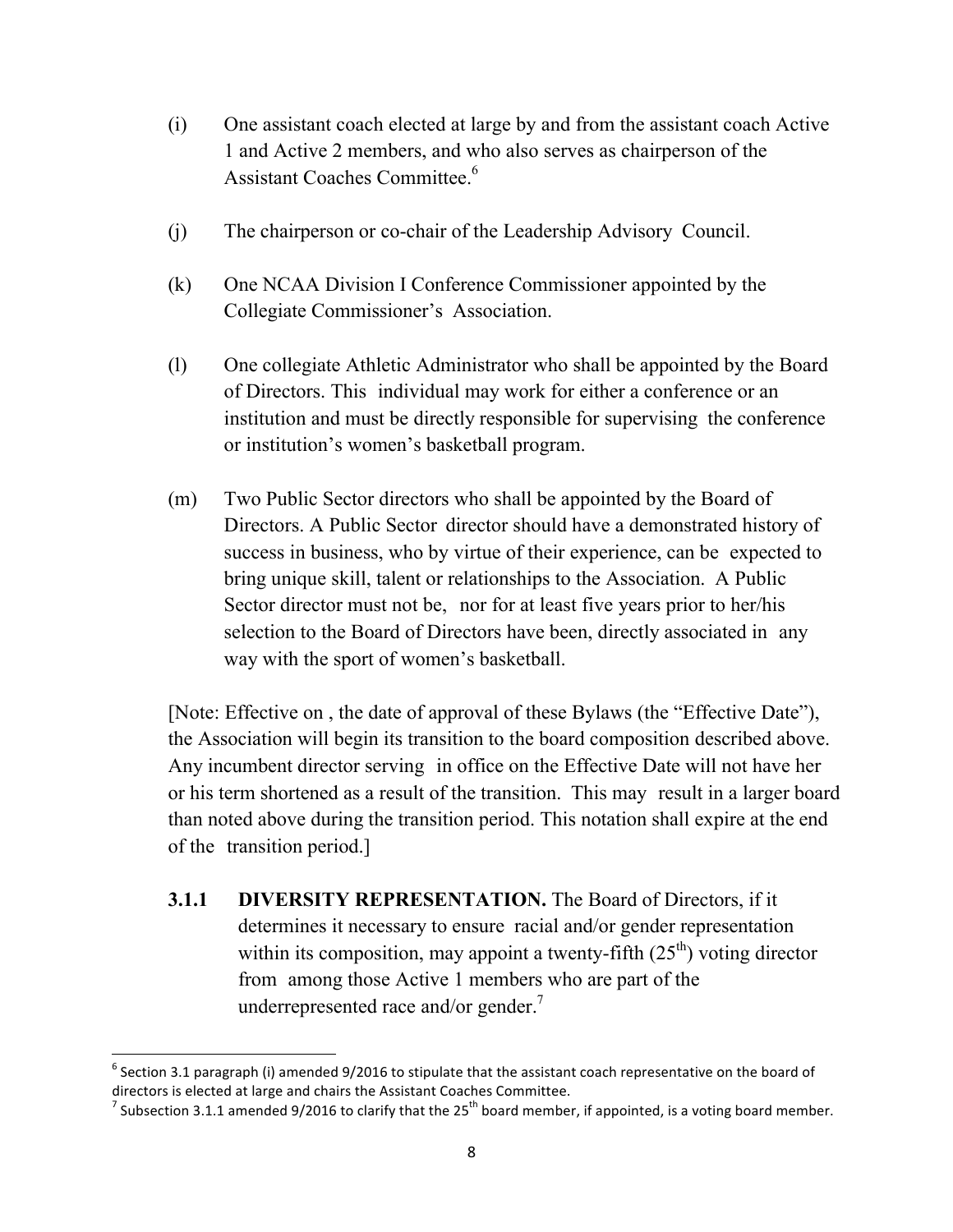- **3.1.2 CONSULTANTS.** Whenever it is deemed advisable, the Board of Directors may invite specialists or representatives of organizations having technical or other advice and assistance relating to women's basketball to serve as consultants to the Board.
- **3.1.3 EXECUTIVE DIRECTOR.** The Board of Directors shall be responsible for hiring an Executive Director for the Association, to assist in the management of the day to day and business affairs of the Association. The Executive Director shall be an ex-officio member of the Board of Directors and the Executive Committee and shall act as the Secretary of the Association. The Executive Director shall be responsible for hiring and annually evaluating the WBCA staff subject to the Board's general oversight and fiduciary responsibility.
- **3.2 QUALIFICATIONS.** All directors shall be natural persons at least twenty-one (21) years of age at the time of their selection. An active member selected to the Board of Directors shall have maintained at least two consecutive years of active membership in the Association, shall be an active member in good standing, and shall remain in good standing through her/his term of service as a director. Any active member director who ceases to be an active member, or who is no longer in good standing, or who is no longer a member of the division, section and/or region that she/he was selected to represent, shall forfeit the remainder of her/his term of service as a director.
	- **3.2.1 "GOOD STANDING" DEFINED.** An active member in "good standing" meets all the qualifications set forth in these Bylaws and is not on probation as determined by the Executive Committee.
- **3.3 SELECTION.** Elected directors shall be selected by the affirmative vote of the majority of the active members who respond after proper notice has been given. Active members shall vote only for qualified candidates within their respective division, section and/or region. The election shall be conducted by electronic ballot and shall be completed no later than sixty (60) days following the annual convention according to procedures adopted by the Board of Directors.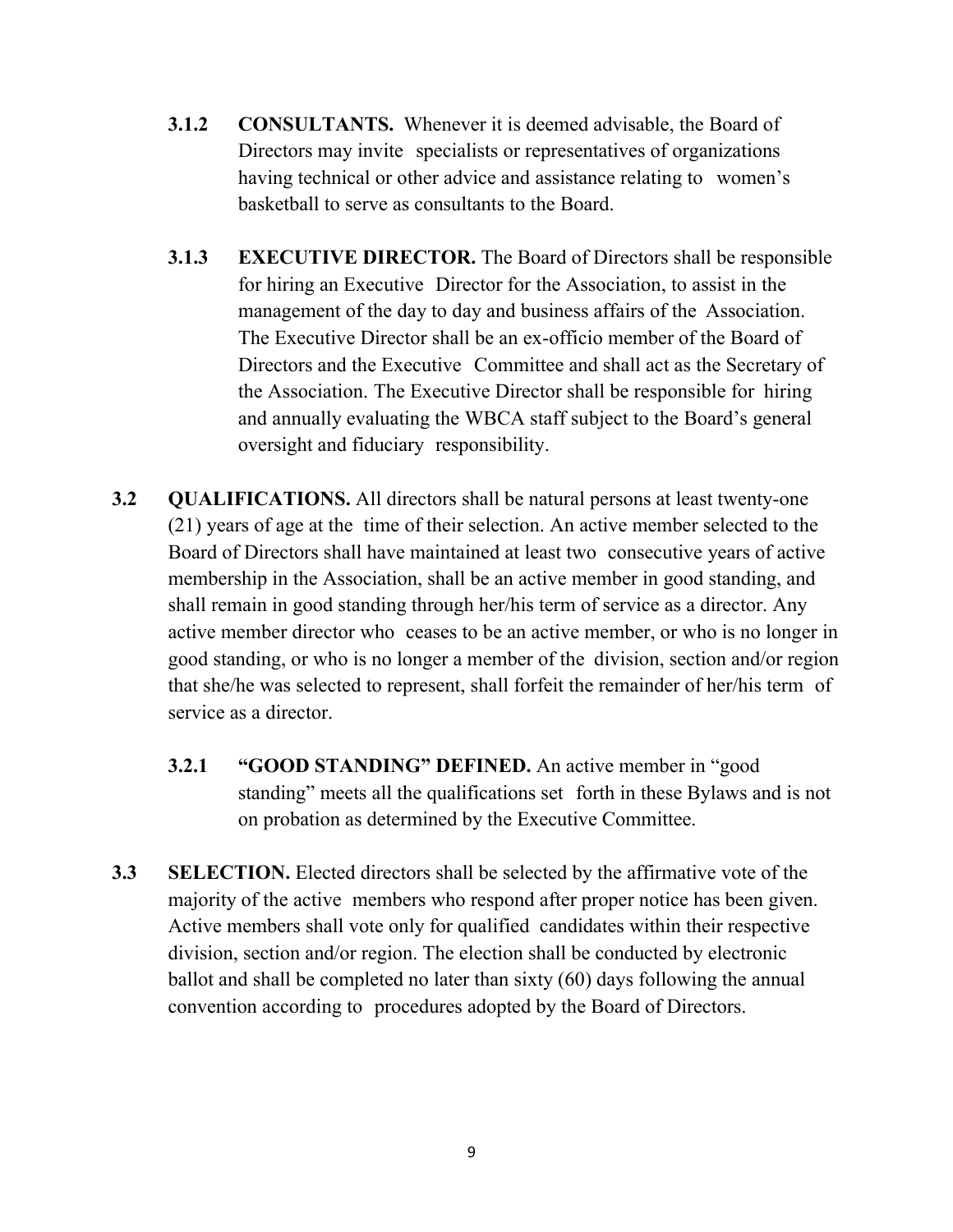- **3.3.1 ELECTION DIVISIONS.** An active member's election division shall be one of six levels of educational athletics to which the institution or school employing the member belongs and in which it competes. Until changed by the Board of Directors, the six divisions of active membership are: NCAA Division I, NCAA Division II, NCAA Division III, NAIA, Junior/Community and Scholastic.
- **3.3.2 ELECTION REGIONS AND SECTIONS.** For the purpose of electing directors and providing equitable representation for the Active 1 members in NCAA Division I, NCAA Division II and NCAA Division III, the Board of Directors shall divide the Active 1 members in NCAA Division I into four geographic regions and the Active 1 members in NCAA Division II and NCAA Division III into two geographic sections. In 2016 and each four years thereafter, the Board of Directors shall review the compositions of the regions and sections then existent and, if deemed advisable, shall reapportion the Active 1 members therein.
- **3.4 TERM OF SERVICE.** With the exception of officers and chairs, the term of service for a director shall be three (3) years. A director may not serve more than two (2) consecutive terms in the same capacity without at least one year's absence. The term of service for all newly elected directors shall begin on July 1 in the year in which they were selected. A director will serve until the expiration of the term for which the director was selected and until a successor has been selected or until the director otherwise vacates the position.

[Note: The rotation/stagger of terms of incumbent directors shall survive the transition period to the new board composition described in Bylaw 3.1. The Board of Directors shall determine the length of the initial term of service for those directors selected to new positions created by approval of these Bylaws at the time of their appointment. This notation shall expire at the end of the transition period.]

**3.4.1 RECORDS OF TERMS.** The Executive Director or her/his designee shall maintain an accurate record of the status of each director's term of service and when the term expires.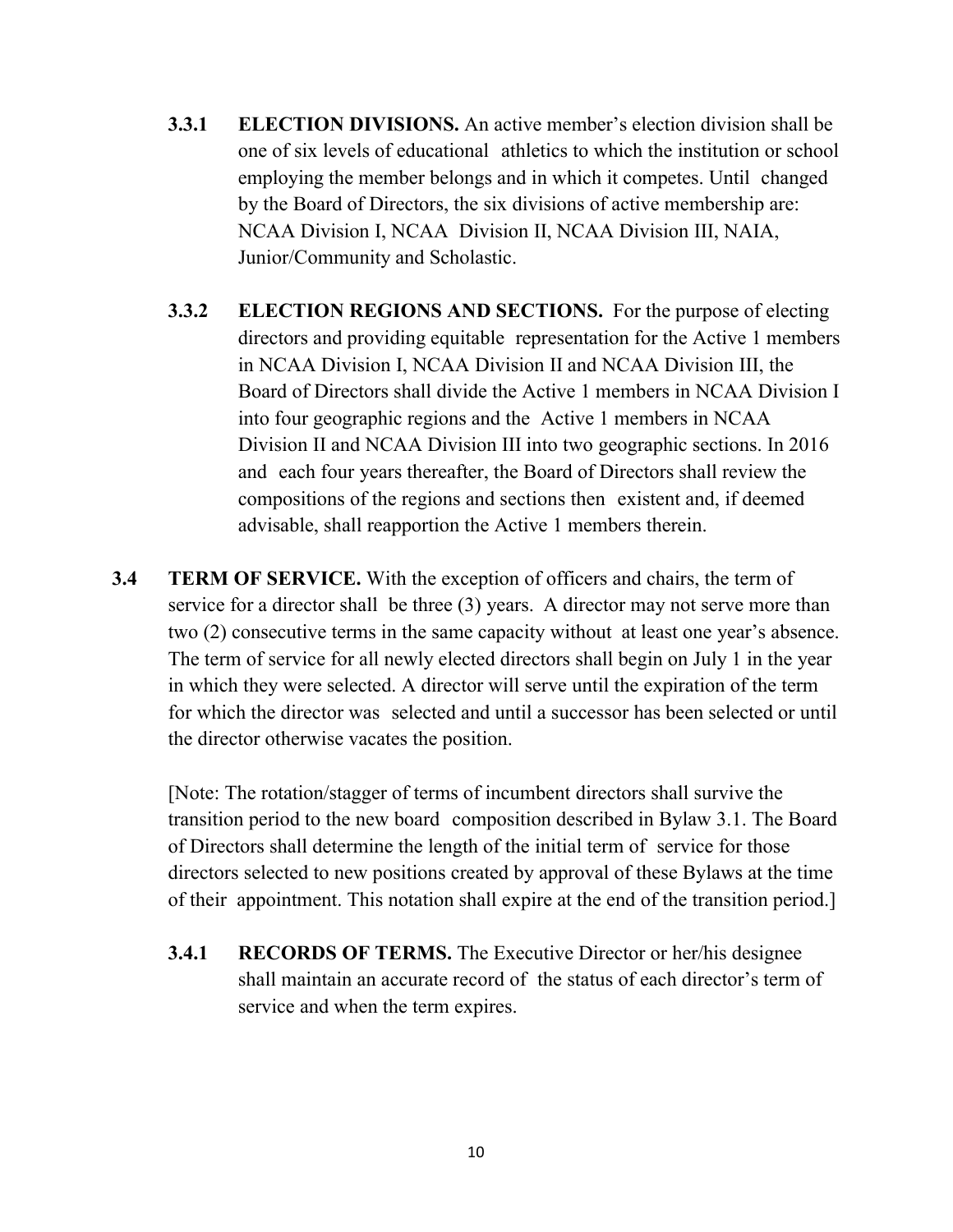**3.5 VACANCIES.** Vacancies occurring in director positions selected by the membership or Board of Directors shall be filled with persons selected by the Executive Committee. Each person so selected shall serve until that term of service expires and until a successor has been selected or until the director otherwise vacates the position. Persons selected to fill such vacancies shall meet the relevant qualifications set forth in Bylaw 3.2 and shall be from the division, section or region of the active membership or other constituency in which the vacancy exists.

#### **3.6 MEETINGS.**

- **3.6.1 REGULAR MEETINGS.** The Board of Directors shall have at least one regular in-person meeting each year that shall be held during the annual convention. Other meetings may be held in person or by teleconference or by other electronic means at such times and places as determined by the Board of Directors. Except as otherwise may be provided in these bylaws, the Board of Directors may hold regular meetings without notice of the date, time, place or purpose of the meeting.
- **3.6.2 SPECIAL MEETINGS.** The President may call a special meeting of the Board of Directors on twenty-four (24) hours written notice to each officer and director either personally or by mail, email, fax or telegram. A special meeting of the Board of Directors may also be called by the Executive Director upon the written request of two (2) voting members of the Executive Committee or three (3) voting members of the Board of Directors. Notice of a special meeting of the Board of Directors shall specify the date, place and hour of the meeting. The notice should, but need not, state the general nature of the business to be conducted during the special meeting.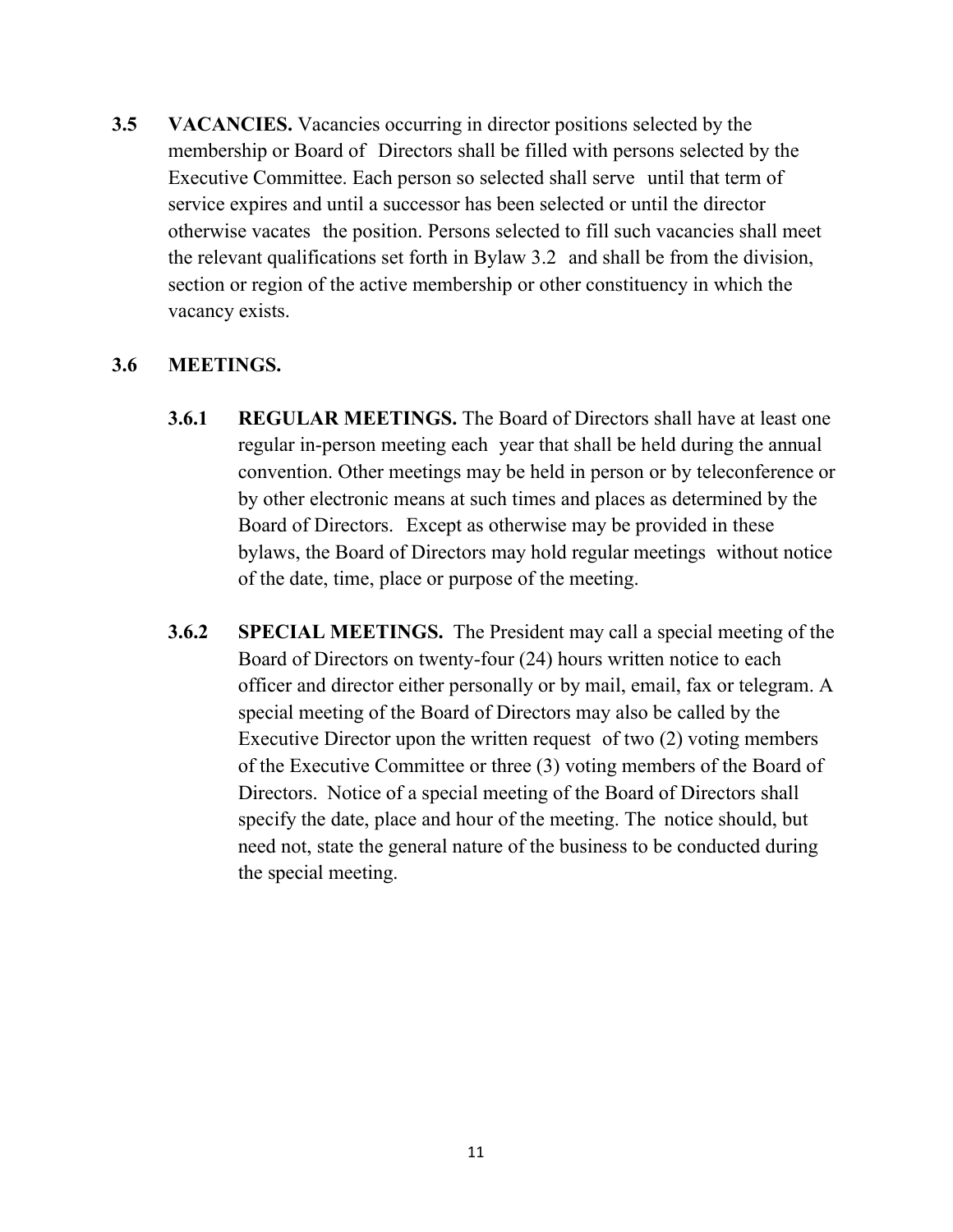- **3.6.3 WAIVER OF NOTICE.** Whenever notice of a meeting of the Board of Directors is required to be given, a waiver thereof in writing, signed by the person entitled to such notice, whether before or after the time stated therein, shall be deemed equivalent to the giving of such notice. Neither the business to be transacted nor the purpose of the meeting need be specified in the waiver of notice of such meeting. Attendance at or participation in any meeting of the Board of Directors shall constitute a waiver of notice of such meeting except where a person attends or participates for the express purpose of objecting to the transaction of any business because the meeting was not lawfully called or convened.
- **3.6.4 QUORUM.** A majority of the voting Board members shall constitute a quorum. When a vote is taken upon any matter pending before the Board of Directors, a quorum being present, a majority of the votes of the members of the Board voting on the matter shall determine the outcome thereof, except as may be otherwise specifically provided by statute, or by the articles of incorporation, or by these bylaws. If a quorum shall not be present at any meeting of the Board of Directors, there shall be no transaction of any business and the directors present shall adjourn the meeting.
- **3.6.5 VOTING.** Unless otherwise specifically stated in these bylaws, each voting Board member shall be entitled to one (1) vote.
- **3.6.6 ACTIONS WITHOUT MEETINGS.** Any action that may be taken at a meeting of the Board of Directors may be taken without a meeting if consent in writing setting forth the action so taken shall be signed by all of the voting Board members and shall be filed with the Executive Director.
- **3.7 COMPENSATION OF BOARD MEMBERS.** The members of the Board of Directors will serve without compensation; however, upon resolution by the Board of Directors, they may be reimbursed for out-of-pocket expenses incurred in fulfilling their responsibilities as Board members.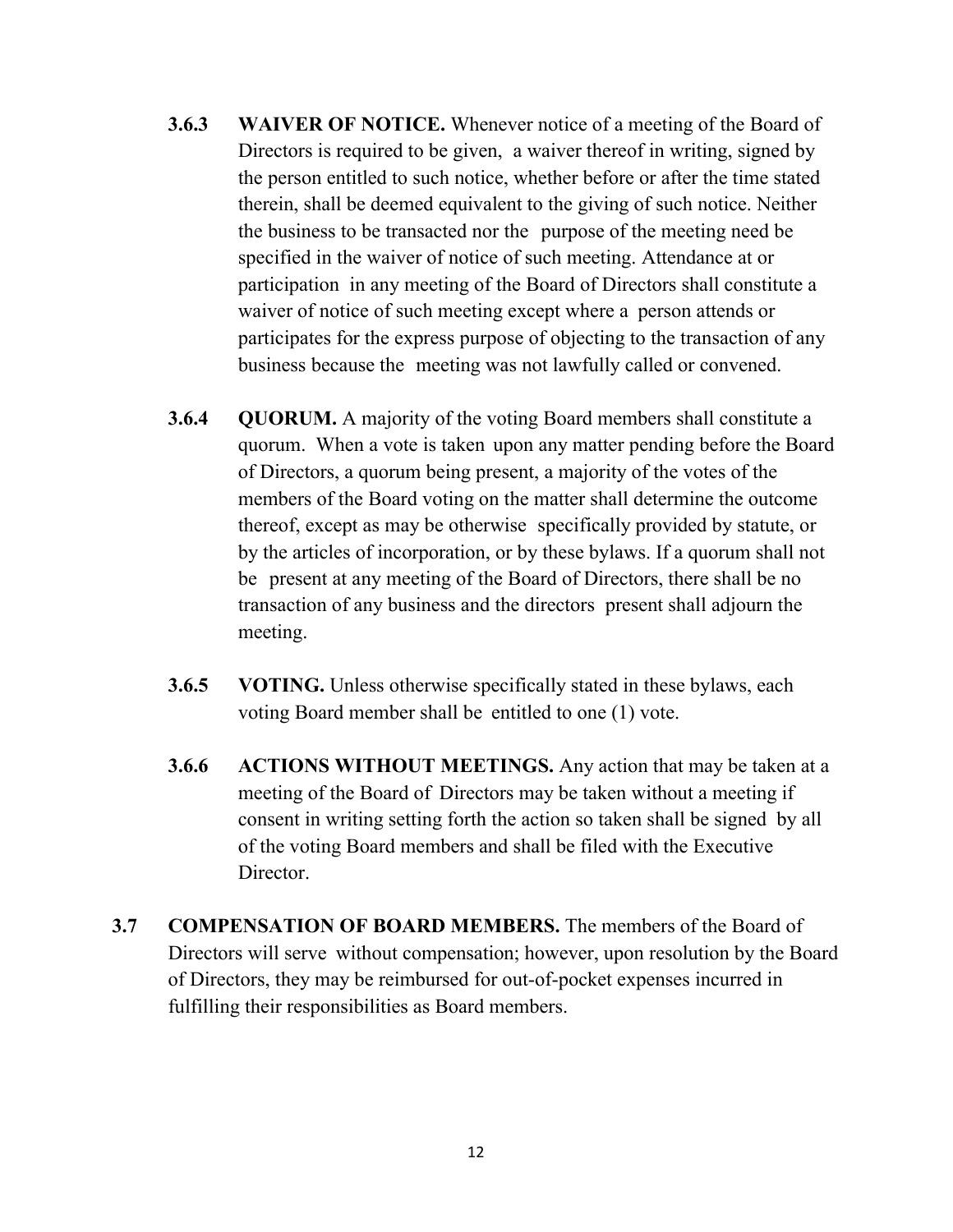# **Article 4 OFFICERS**

- **4.1 TITLES.** The officers of the Association and Board of Directors shall be a President, Vice President, Immediate Past President and Treasurer. These persons shall also be officers of the corporation. The Association may also have such officers and assistant officers as the Board of Directors may authorize, which officers and assistant officers shall have such authority and perform such duties as from time to time shall be determined by resolution of the Board. No person may hold more than one office at the same time. The Executive Director shall be an exofficio officer of the Association and shall act as the Secretary of the Association.
- **4.2 QUALIFICATIONS.** All officers shall be natural persons at least twenty-one (21) years of age at the time of their selection. The President, Vice President and Immediate Past President shall be Active 1 members who shall have served at least one (1) year as a member of the Board of Directors prior to their selection. They shall remain in good standing through their terms of service as an officer. Should the President, Vice President or Immediate Past President cease to be an Active 1 member, or cease to be in good standing, she/he shall forfeit the remainder of her/his term of service as an officer. The Treasurer need not be an active member but shall have experience in accounting or related financial management experience.
- **4.3 SELECTION.** The Vice President, who shall also be the President-Elect, shall be selected at large by the affirmative vote of the majority of the Active 1 and Active 2 members who respond after proper notice has been given. The election shall be conducted by electronic ballot and shall be completed no later than sixty (60) days following the annual convention according to procedures adopted by the Board of Directors. The Board of Directors shall appoint the Treasurer.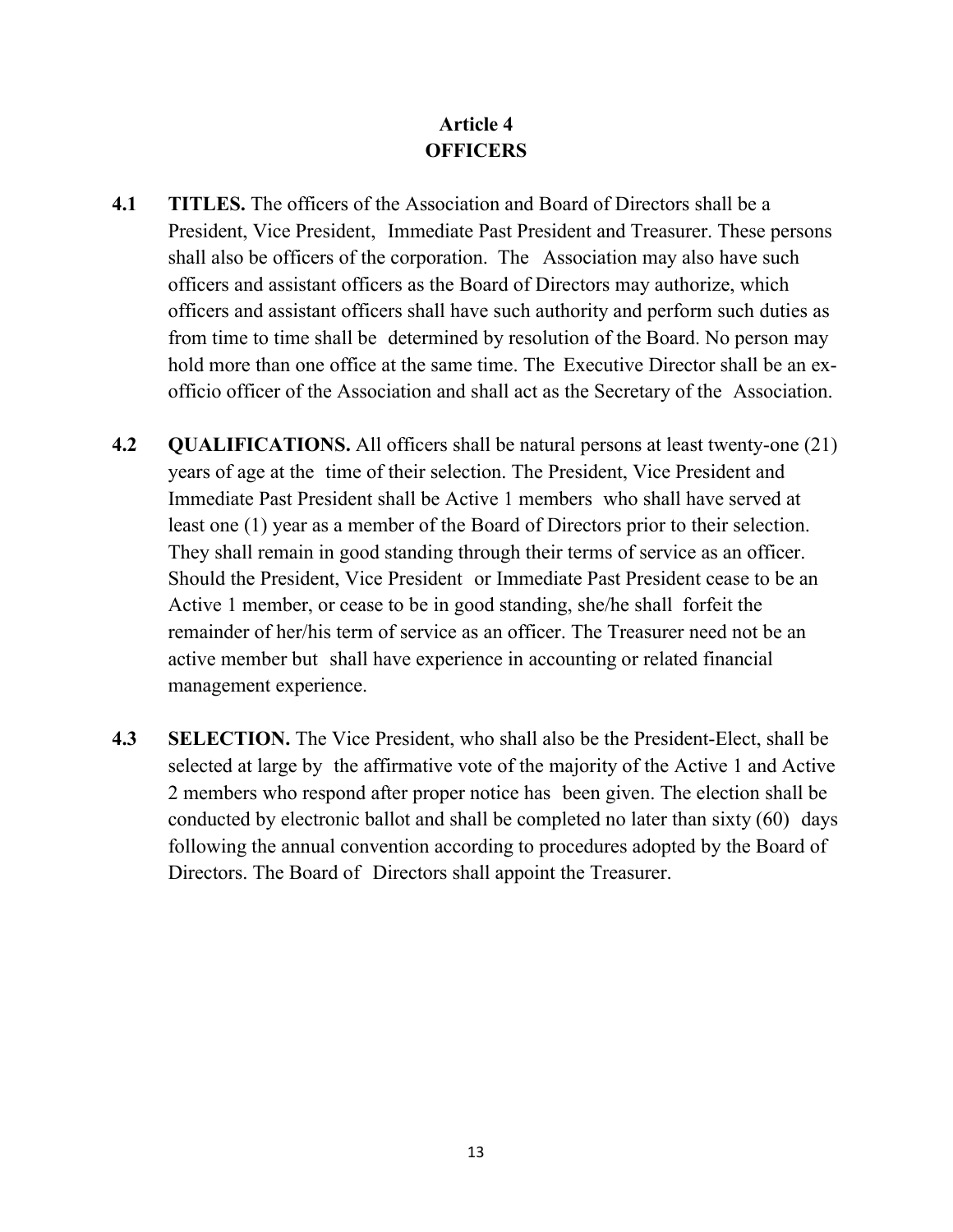- **4.4 TERM OF SERVICE.** The term of service for each officer shall be two years. The Vice President, following her or his term of service, shall accede to the office of President and, following her or his term of service as President, shall thereafter become Immediate Past President. The President, Vice President and Immediate Past President shall not be eligible to succeed themselves in the same office. The Treasurer may succeed herself/himself twice, but in no case shall any person be eligible to serve as Treasurer for more than six (6) consecutive years. The term of service for all officers shall begin on July 1 in the year in which they were selected or acceded to their new office. An officer will hold office until the expiration of the term for which the officer was selected and until a successor has been selected or until the officer otherwise vacates the position.
	- **4.4.1 REMOVAL FROM OFFICE.** Any officer may be removed by majority vote of the Board of Directors whenever in its judgment the best interest of the Association will be served thereby; but such removal shall be without prejudice to the contractual rights, if any, of the person so removed.
- **4.5 VACANCIES.** If the President vacates the office before her/his term of service expires, then the Vice President shall become President for the remainder of the unexpired term as well as the full term she/he would otherwise normally serve. If the Vice President vacates the office before her/his term of service expires, the Board of Directors by resolution shall order that the position be filled at the next election. If the Immediate Past President vacates the office before her/his term of service expires it shall remain unfilled for the remainder of the term. If the Treasurer vacates the office before her/his term of service expires, the Executive Committee shall appoint a person to serve the remainder of the unexpired term.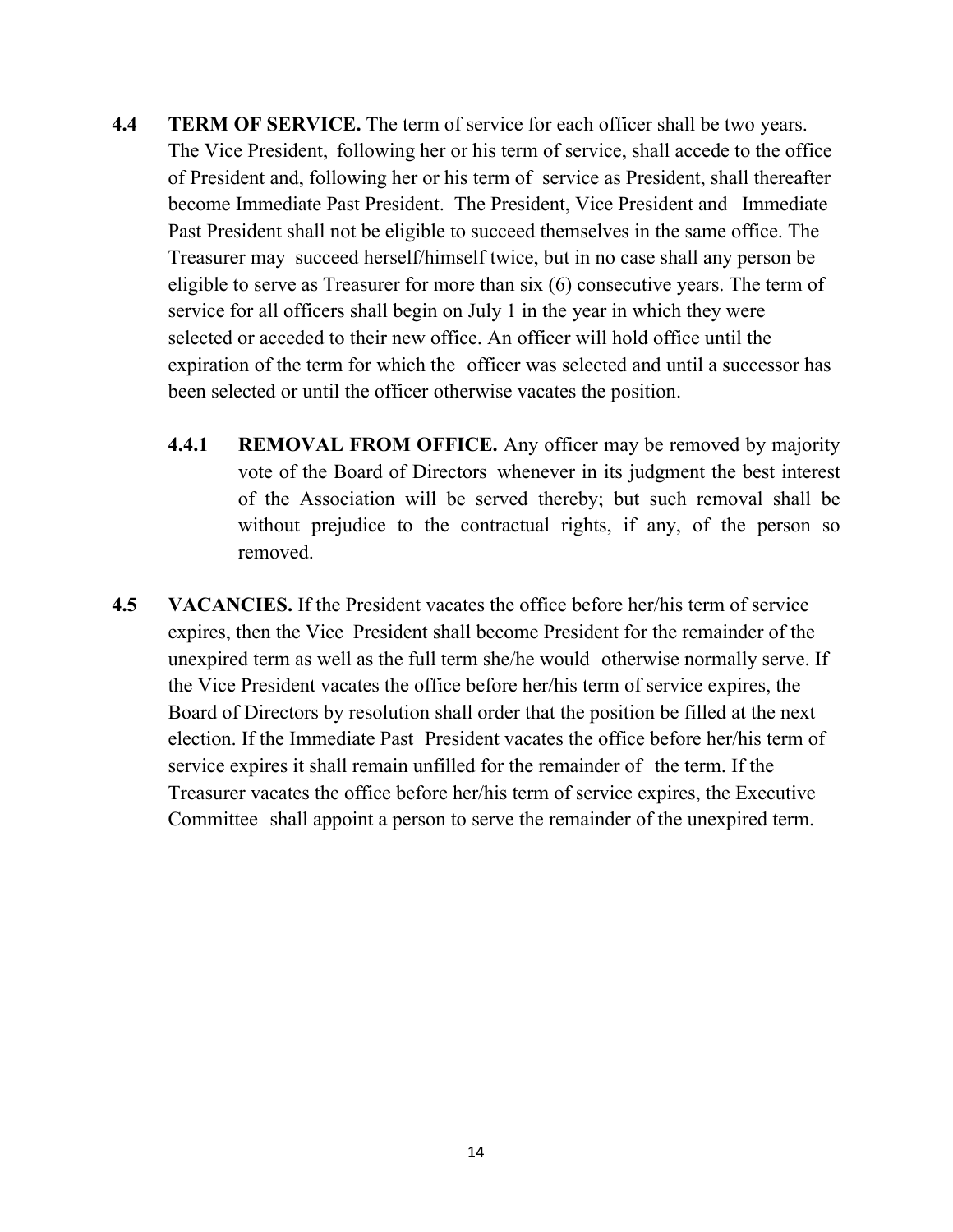#### **4.6 DUTIES AND RESPONSIBILITIES.**

- **4.6.1 PRESIDENT.** The President shall convene and preside at all meetings of the Board of Directors and the Executive Committee, and shall act as chairperson of each meeting. It shall be the President's duty to see that these bylaws are observed and that all orders and resolutions of the Board of Directors are carried into effect. The President, with the approval of the Board of Directors, may appoint persons to committees not otherwise provided for in these bylaws. The President shall have other such duties as the Board of Directors may prescribe.
- **4.6.2 VICE PRESIDENT.** The Vice President shall serve in the absence of the President and perform those functions normally performed by the President and such other duties as the Board of Directors or President may prescribe. The Vice President shall chair the Nominating Committee.
- **4.6.3 IMMEDIATE PAST PRESIDENT.** The Immediate Past President shall advise the President and Vice President and shall perform such other duties as the Board of Directors or President may assign from time to time. The Immediate President Past shall, in the absence or disability of the President and Vice President, perform the duties and exercise the powers of the President.
- **4.6.4 TREASURER.** The Treasurer shall have experience in accounting or related financial management experience and need not be a coach or an Active Member. The Treasurer shall perform the duties usual to the position and such other duties as the Board of Directors or President may prescribe. The Treasurer shall instruct the Executive Director or her/his designee to prepare and maintain correct and complete records of accounts showing accurately the financial condition of the Association. With the assistance of the staff, the Treasurer shall furnish, whenever requested by the Board of Directors, or the President, a statement of the financial condition of the Corporation.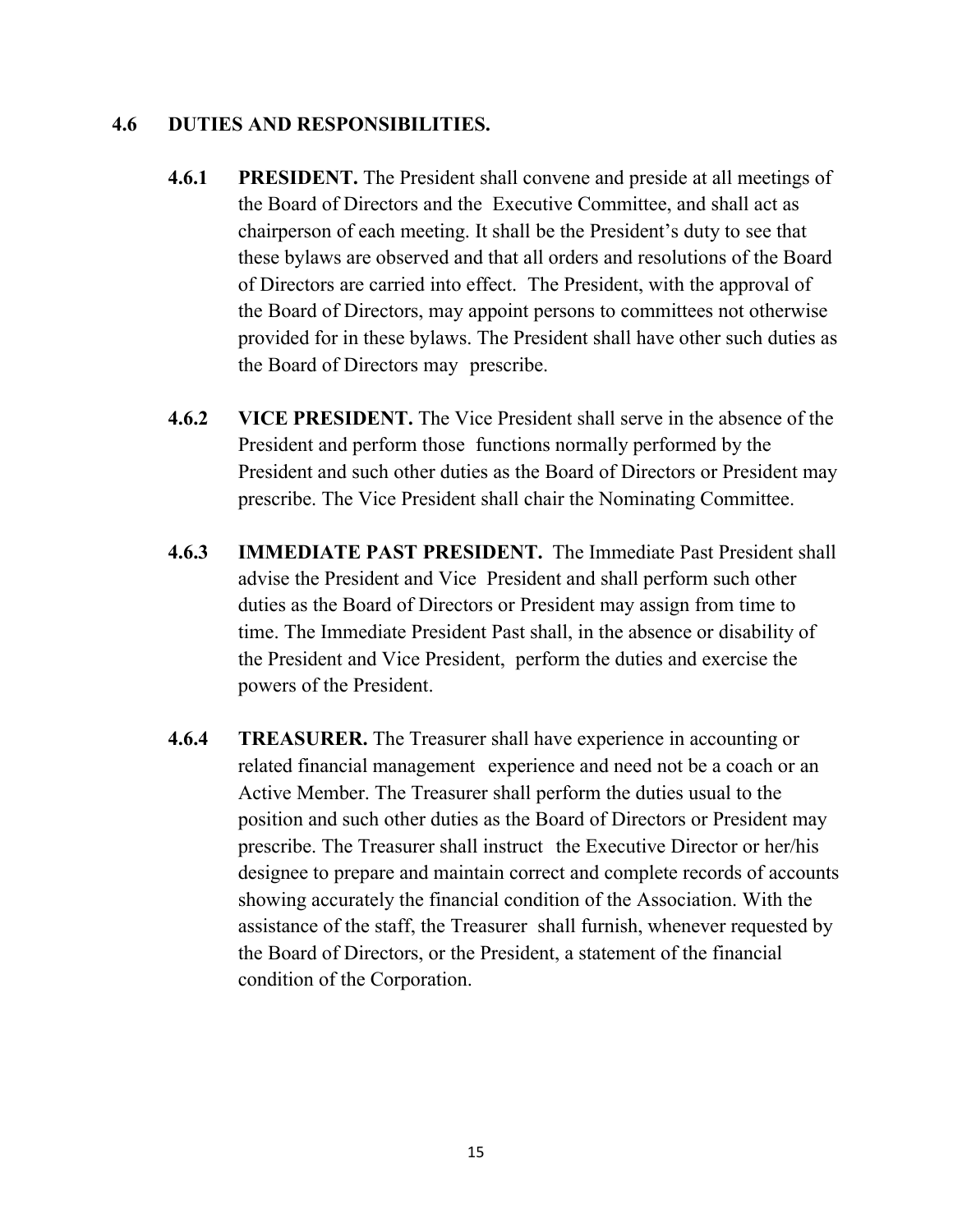- **4.6.5 SECRETARY.** The Executive Director shall serve as the Secretary of the Association and shall attend all meetings of the Board of Directors and the Executive Committee. The Executive Director or her/his designee shall:
	- (a) Prepare drafts of the minutes of all Board and Executive Committee meetings and submit them to the Board or Executive Committee, respectively, for approval; provided that the Immediate Past President will take minutes when the Executive Director and/or her/his designee is not present, including during the discussion of the Executive Director's performance or compensation.
	- (b) Maintain an accurate list of all the members of the Association and their addresses.
	- (c) Be responsible for custody of the corporate seal of the Association and affixing of same to any instrument requiring it.
	- (d) Attest to the validity of all corporate documents and to the signatures of other officers, and to the status of other officers in the Association.
	- (e) Give, or cause to be given, notice of all meetings of the Board of Directors to its members, of the Executive Committee to its members, and of the annual meeting to the membership.
	- (f) Perform other such duties as may be prescribed by these bylaws, the Board of Directors, the Executive Committee, or by the President.
- **4.5 COMPENSATION OF OFFICERS.** Pursuant to Bylaw 3.7, officers other than the Executive Director will serve without compensation; however, upon resolution by the Board of Directors, they may be reimbursed for out-of-pocket expenses incurred in fulfilling their responsibilities as officers.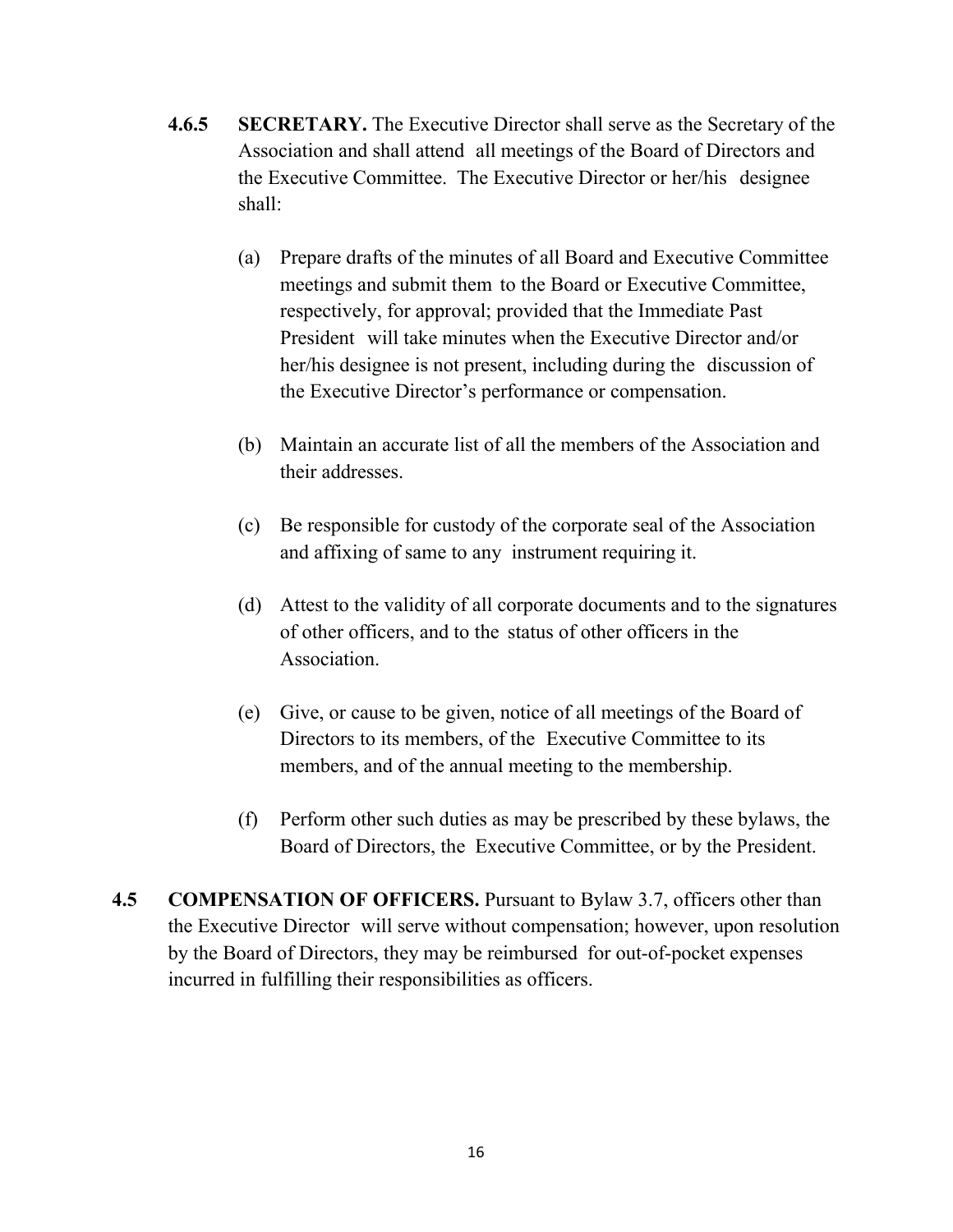## **Article 5 COMMITTEES, CABINETS AND COUNCILS**

**5.1** The Executive Director or her or his designees may serve as ex officio nonvoting members of committees, cabinets, councils and other groups established as part of the governing substructure of the Association to advise and provide administrative support.<sup>8</sup>

## **5.2 EXECUTIVE COMMITTEE.** <sup>9</sup>

- **5.2.1 COMPOSITION.** The Executive Committee is composed of the following seven voting members:
	- (a) The President, who serves as chair of the committee;
	- (b) The Vice President;
	- (c) The Immediate Past President;
	- (d) The Treasurer;

- (e) One athletic administrator who is selected by the Board of Directors from between the two athletic administrators (the NCAA Division I conference commissioner or conference/campus-based administrator) who are voting members of the Board; and
- (f) Two Active 1 members selected by the Board of Directors from among the Active 1 members who are voting members of the Board, one who is from NCAA Division I and one who is from either NCAA Division II or NCAA Division III.

 $8$  Section 5.1 amended 9/2016 to clarify that the Executive Director or her/his designees may serve as ex officio nonvoting members of any group in the association's governing substructure.<br>
<sup>9</sup> Amended 9/2016 to add one NCAA Division I at-large board member to the Executive Committee and to

restructure the section by dividing into subsections 5.2.1 and 5.2.2.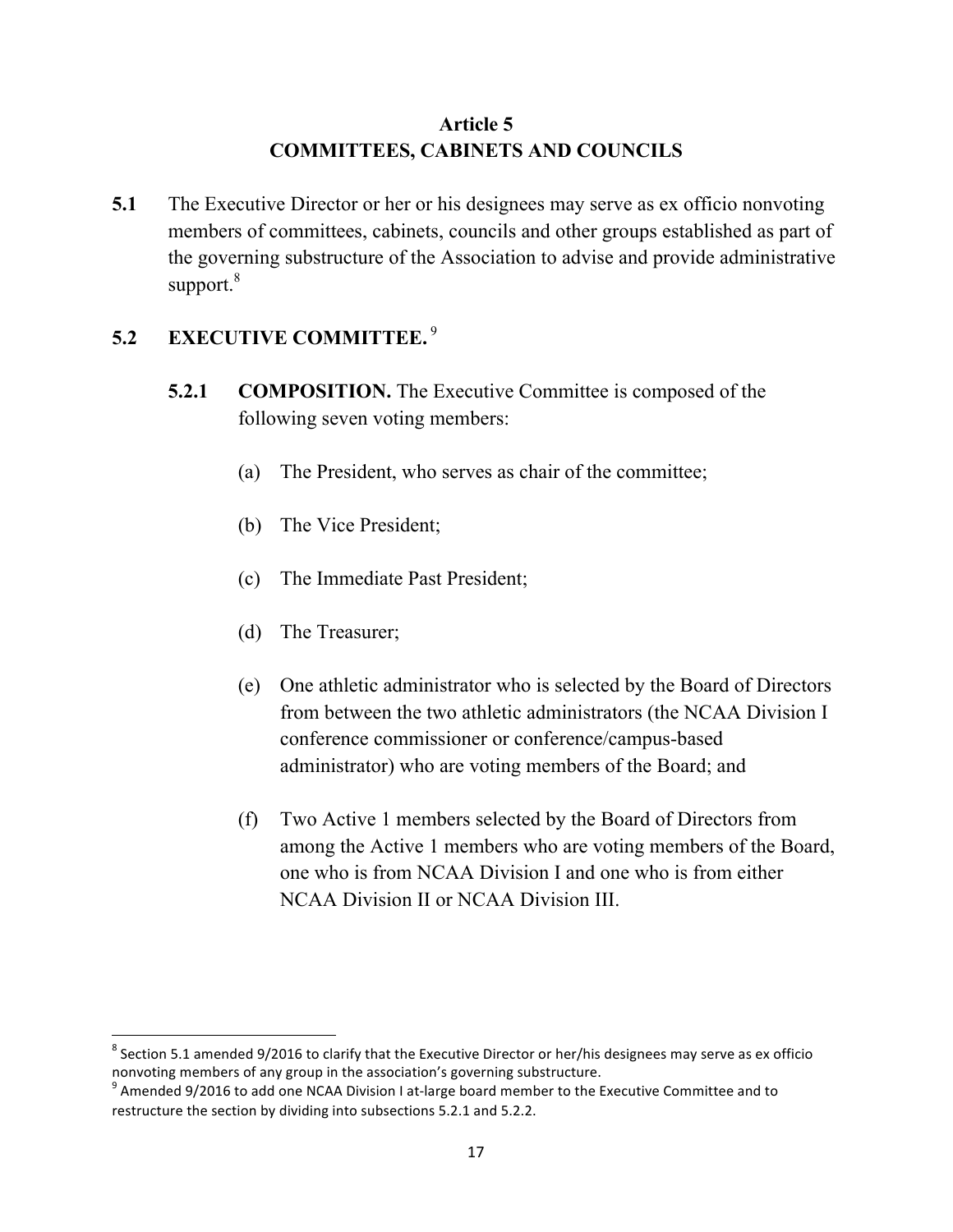- **5.2.1.1 Executive Director Serves Ex Officio.** The Executive Director, in her or his capacity as Secretary of the Association, serves as an ex-officio nonvoting member of the Executive Committee.
- **5.2.2 DUTIES AND RESPONSIBILITIES.** To the extent allowed by law, the Executive Committee has and exercises all of the authority of the Board of Directors in the management of the Association's affairs during intervals between meetings of the Board. The Executive Committee is subject to the authority and supervision of the Board of Directors. The Executive Committee annually evaluates the Executive Director's performance and presents its evaluation to the Board of Directors. The Executive Committee also reviews the budget proposed by the Executive Director, makes any changes it deems necessary, and presents it for approval to the Board of Directors.
- **5.3 AUDIT COMMITTEE.** The Audit Committee will be responsible for the hiring and evaluation of the WBCA's independent accountant/auditor and will be appointed by the Executive Committee. The Audit Committee shall also review the annual audit. At least one member of the audit committee will have the background and experience necessary to understand financial statements and evaluate the bids of accounting firms. The Treasurer will not serve on the audit committee.
- **5.4 NOMINATING COMMITTEE.** Under the direction of its Chairperson, this Committee shall be responsible for soliciting the membership for candidates for all Board of Director vacancies. The Vice President shall Chair the Nominating Committee. The Committee shall consist of one representative Board member from each of the six divisions; NCAA DI (vice-president), NCAA DII, NCAA DIII, NAIA, JC/CC, Scholastic and include the Immediate Past President and conference administrator. The Nominating Committee shall meet in person every year at the site of the WBCA National Convention to determine nominees. Members of the Committee that are not at the convention may participate electronically. A list of vacancies will be provided by the staff liaison and the WBCA Secretary. Conference calls shall be conducted in April and May to confirm the slate of nominees.

The slate of nominees shall be presented to the membership for vote within two (2)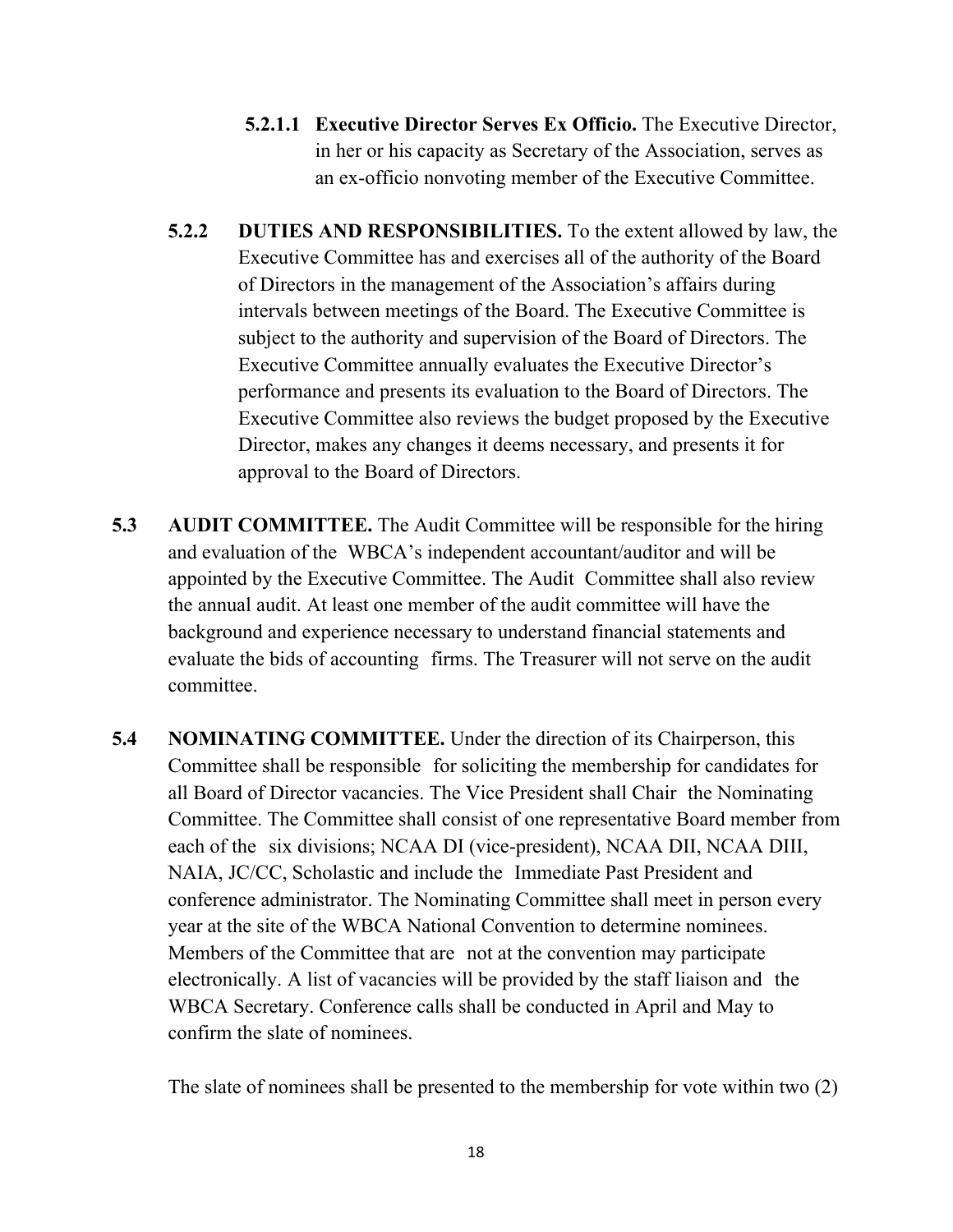months (60 days) of the annual convention in accordance with procedures established under these By-Laws. All newly elected Board members shall take office as of July 1 in the year in which they were elected, or at the first board meeting for that fiscal year, whichever comes first

- **5.5 ASSISTANT COACHES CABINET.** The Assistant Coaches Committee is composed of three representatives from each of the six (6) divisions of WBCA active membership who are elected by and from among the assistant coaches within the respective divisions. The three members elected in each collegiate division must be from different regions. The three members elected in the high school division must be from different districts. The term of service for each member of this Committee is three years. A member may not serve more than two (2) consecutive terms in the same capacity without at least one year's absence. The chairperson of the Cabinet is the assistant coach who serves as a voting member of the Board of Directors<sup>10</sup>
- **5.6 OTHER COMMITTEES.** The Board of Directors may establish other committees to accomplish the goals and execute the programs of the Corporation. Such committees shall have such responsibilities and powers as the Board of Directors shall specify. Members of committees other than the Executive Committee may, but need not, be members of the Board of Directors. A committee member appointed by the Board of Directors may be removed by the Board of Directors, with or without cause.

 $10$  Section 5.5 amended 9/2016 to increase collegiate representation on and add high school representation to the Assistant Coaches Committee.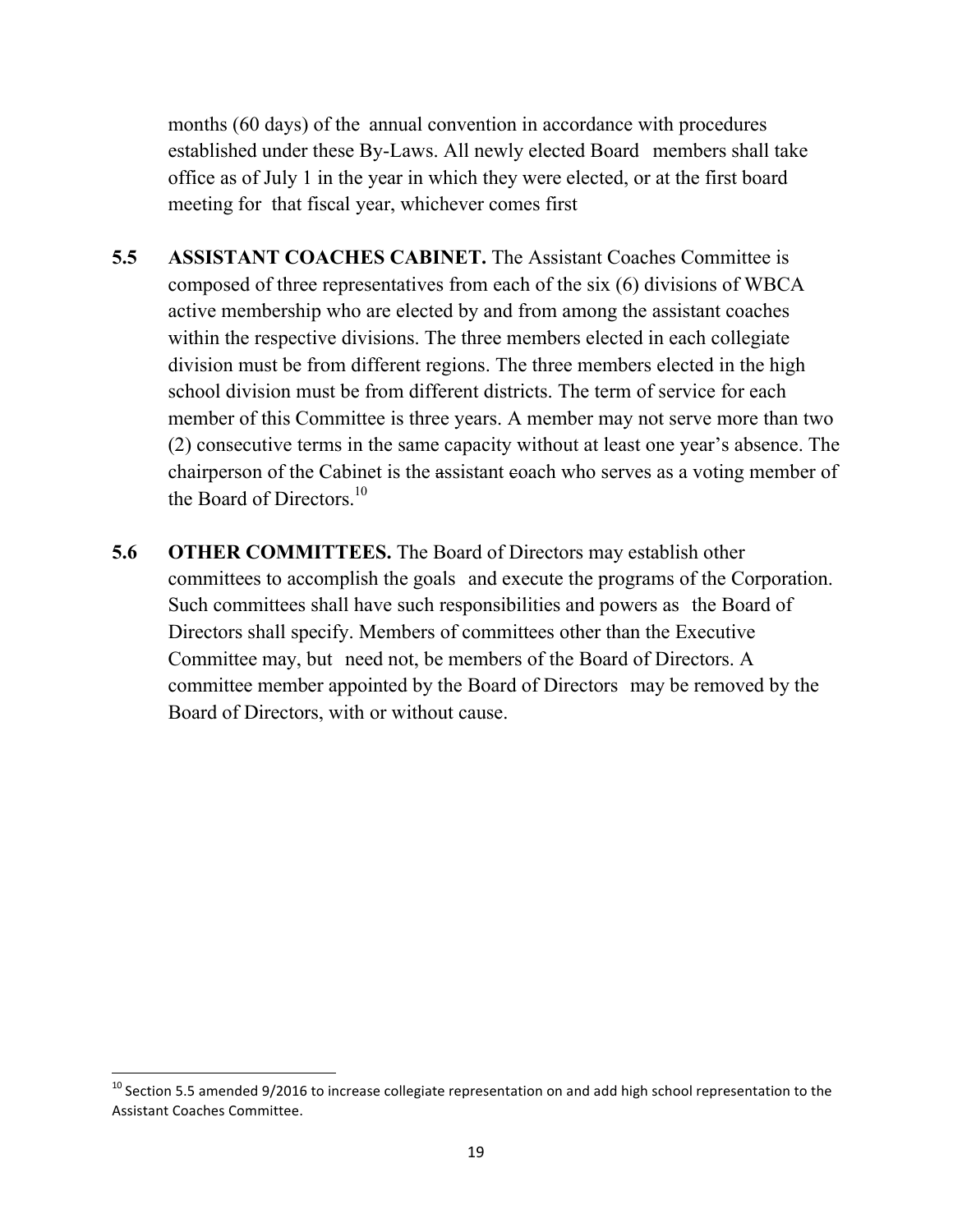# **Article 6 INDEMNIFICATION**

- **6.1 INDEMNIFICATION BY THE CORPORATION.** To the extent not inconsistent with applicable law, every person (and the heirs and personal representatives of such person) who is or was a director, officer, employee, or agent of the corporation shall be indemnified by the corporation against all liability and reasonable expense that may be incurred by him or her in connection with or resulting from any claim, action, suit, or proceeding (a) if such person is wholly successful with respect thereto or (b) if not wholly successful, then if such person is determined (as provided in Section 6.3 of this Article) to have acted in good faith, in what he or she reasonably believed to be the best interests of the corporation (or, in any case not involving the person's official capacity with the corporation, in what he or she reasonably believed to be not opposed to the best interests of the corporation), and, with respect to any criminal action or proceeding, is determined to have had reasonable cause to believe that his or her conduct was lawful (or no reasonable cause to believe that the conduct was unlawful). The termination of any claim, action, suit, or proceeding by judgment, settlement (whether with or without court approval), or conviction, or upon a plea of guilty or of nolo contendere or its equivalent, shall not create a presumption that a person did not meet the standards of conduct set forth in this Article.
- **6.2 DEFINITIONS.** As used in this Article, the phrase "claim, action, suit, or proceeding" shall include any threatened, pending, or completed civil, criminal, administrative, or investigative action, suit, or proceeding and all appeals thereof (whether brought by or on behalf of the corporation, any other corporation, or otherwise), whether formal or informal, in which a person (or his or her heirs or personal representatives) may become involved, as a party or otherwise:

By reason of his or her being or having been a director, officer, employee, or agent of the corporation or of any corporation where he or she served as such at the request of the corporation; or

By reason of his or her acting or having acted in any capacity in a corporation, partnership, joint venture, association, trust, or other organization or entity where he or she served as such at the request of the corporation; or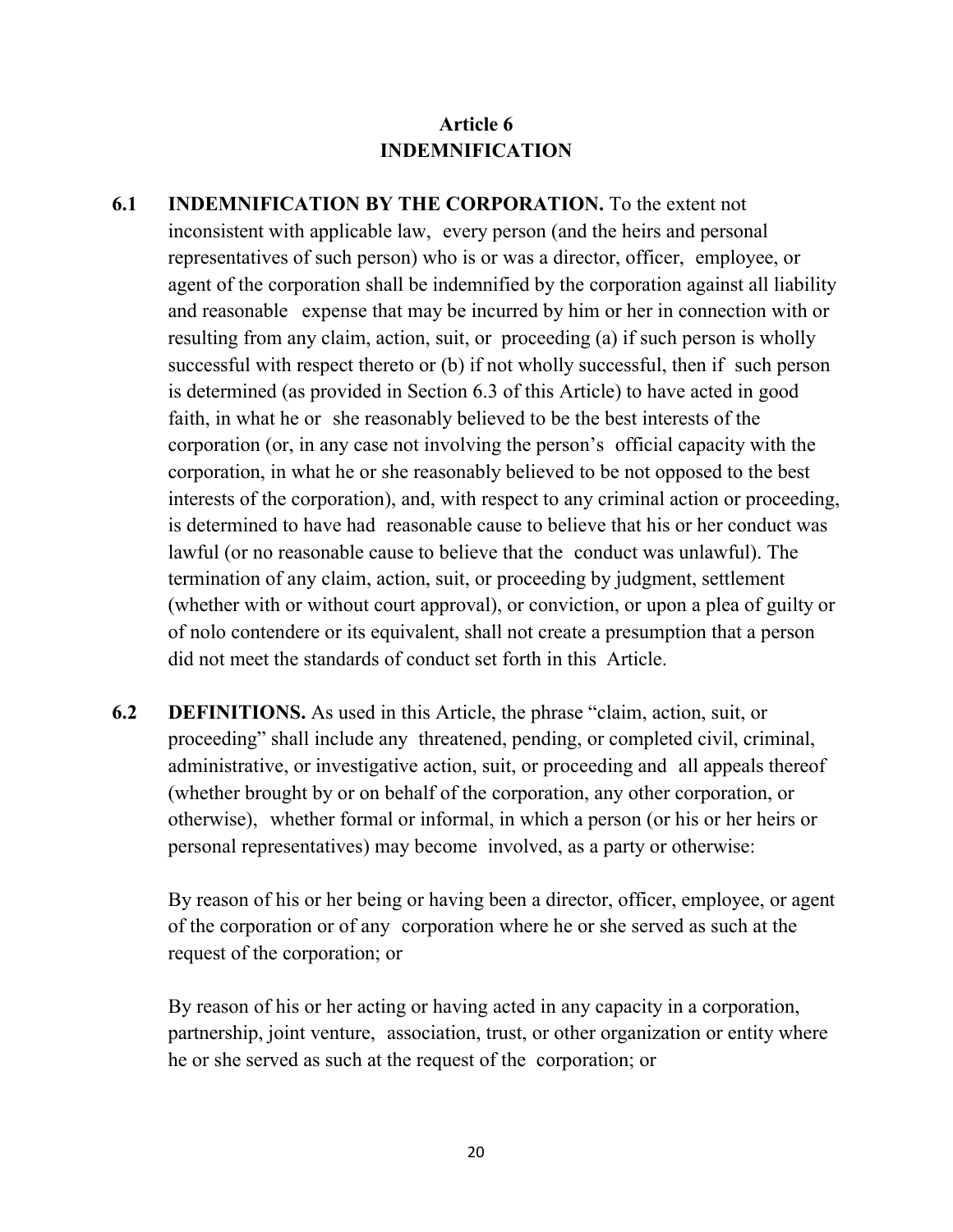By reason of any action taken or not taken by him or her in any such capacity, whether or not he or she continues in such capacity at the time such liability or expense shall have been incurred.

As used in this Article, the terms "liability" and "expense" shall include, but shall not be limited to, counsel fees and disbursements and amounts of judgments, fines, or penalties against, and amounts paid in settlement by or on behalf of, a person.

As used in this Article, the term "wholly successful" shall mean:

The termination of any action, suit, or proceeding against the person in question without any finding of liability or guilt against him or her;

Approval by a court, with knowledge of the indemnity provided in this Article, of a settlement of any action, suit, or proceeding; or

The expiration of a reasonable time after the making of any claim or threat of any action, suit, or proceeding without the institution of the same, without any payment or promise made to induce a settlement.

**6.3 ENTITLEMENT TO INDEMNIFICATION.** Every person claiming indemnification under this Article (other than one who has been wholly successful with respect to any claim, action, suit, or proceeding) shall be entitled to indemnification if (a) special independent legal counsel, which may be regular counsel of the corporation or any other disinterested person or persons, in either case selected by the Board of Directors, whether or not a disinterested quorum exists (such counsel or person or persons being hereinafter called the "referee"), shall deliver to the corporation a written finding that such person has met the standards of conduct set forth in Section 6.1 of this Article and (b) the Board of Directors, acting upon such written finding, so determines. The person claiming indemnification shall, if requested, appear before the referee and answer questions that the referee deems relevant and shall be given ample opportunity to present to the referee evidence upon which he or she relies for indemnification. The corporation shall, at the request of the referee, make available facts, opinions, or other evidence in any way relevant to the referee's findings that are within the possession or control of the Corporation.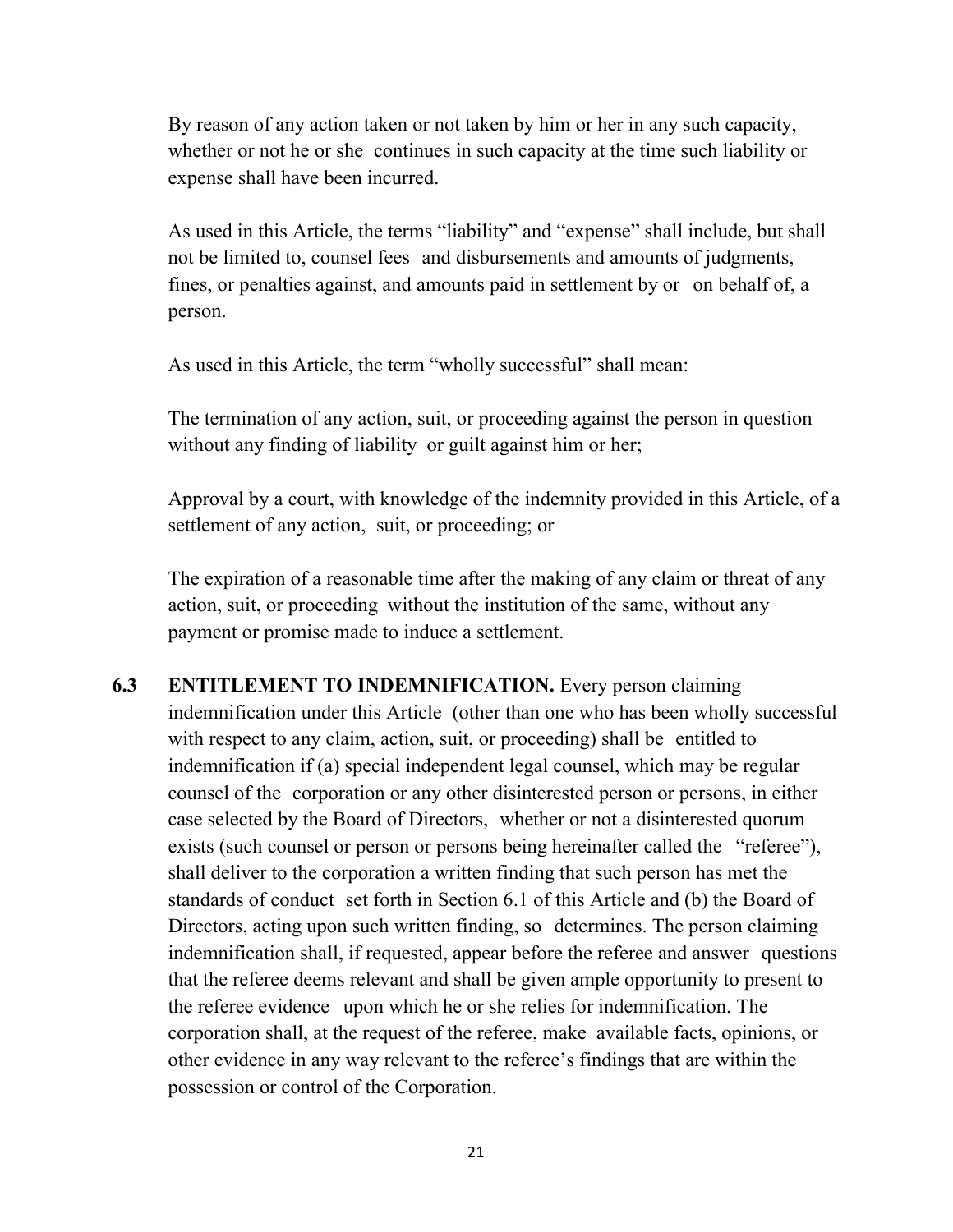- **6.4 RELATIONSHIP TO OTHER RIGHTS.** The right of indemnification provided in this Article shall be in addition to any rights to which any person may otherwise be entitled.
- **6.5 EXTENT OF INDEMNIFICATION.** Irrespective of the provisions of this Article, the Board of Directors may, at any time and from time to time, approve indemnification of directors, officers, employees, agents, or other persons to the fullest extent permitted by applicable law, or, if not permitted, then to any extent not prohibited by such law, whether on account of past or future transactions.
- **6.6 ADVANCEMENT OF EXPENSES.** Expenses incurred with respect to any claim, action, suit, or proceeding may be advanced by the corporation (by action of the Board of Directors, whether or not a disinterested quorum exists) prior to the final disposition thereof upon receipt of an undertaking by or on behalf of the recipient to repay such amount unless he or she is entitled to indemnification.
- **6.7 PURCHASE OF INSURANCE.** The Board of Directors is authorized and empowered to purchase insurance covering the corporation's liabilities and obligations under this Article and insurance protecting the corporation's directors, officers, employees, agents, or other persons.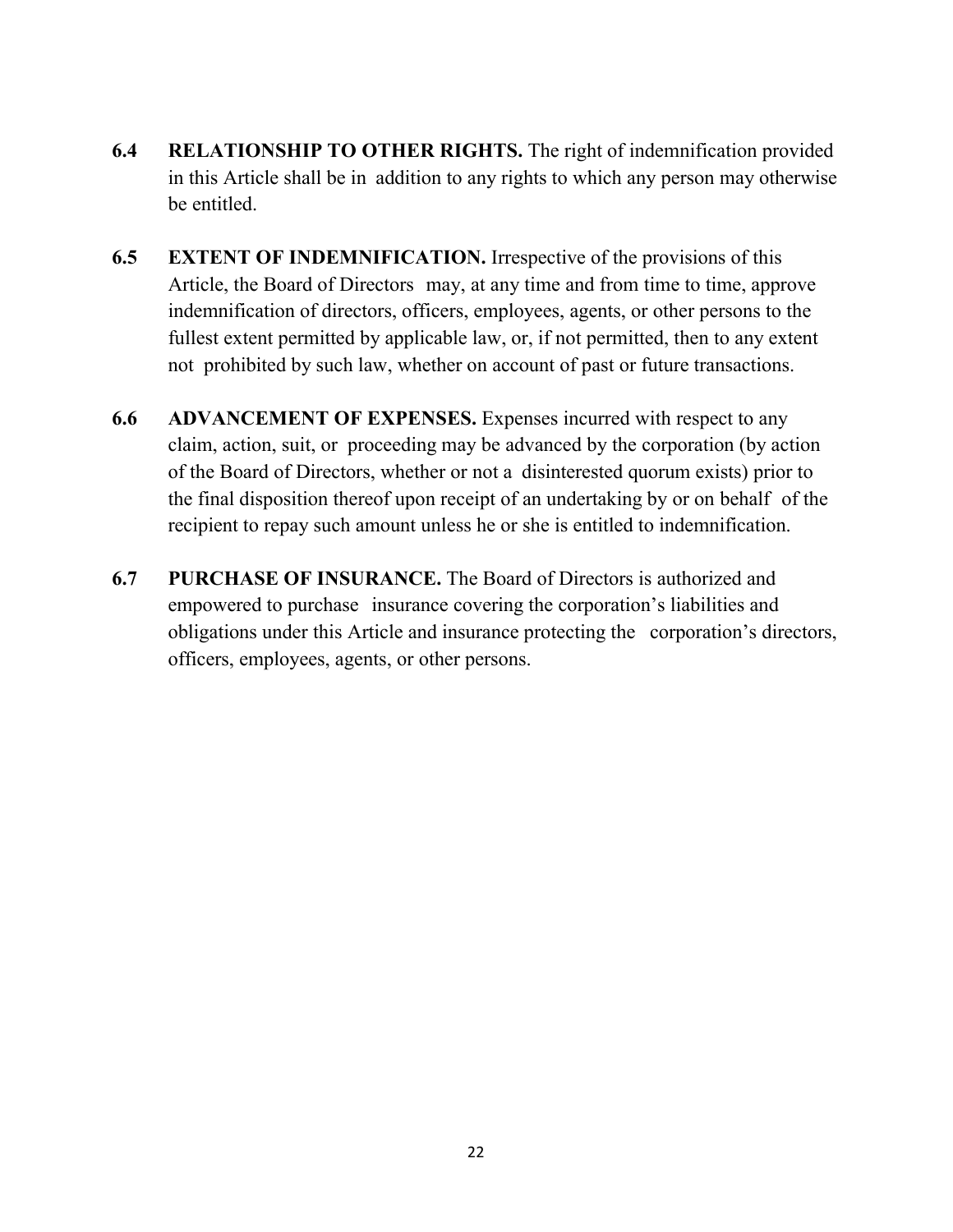## **Article 7 CONFLICTS OF INTEREST**

**7.1 GENERAL POLICY.** It is the policy of the corporation and its Board of Directors that the corporation's directors, officers, and employees carry out their respective duties in a fashion that avoids actual, potential, or perceived conflicts of interest. The corporation's directors, officers, and employees shall have the continuing, affirmative duty to report any personal ownership, interest, or other relationship that might affect their ability to exercise impartial, ethical, and business-based judgments in fulfilling their responsibilities to the corporation. This policy shall be further subject to the following principles:

Directors, officers, and employees of the corporation shall conduct their duties with respect to potential and actual grantees, contractors, suppliers, agencies, and other persons transacting or seeking to transact business with the corporation in a completely impartial manner, without favor or preference based upon any consideration other than the best interests of the Corporation.

Directors, officers, and employees of the corporation shall not seek or accept for themselves or anyone else, from any person or business entity that transacts or seeks to transact business with the corporation, any gifts, entertainment, or other favors relating to their positions with the corporation that exceed common courtesies consistent with ethical and accepted business practices.

If a Director, or a Director's relative (the term "relative" includes spouses, ancestors, and descendants, whether by whole or half blood), directly or indirectly owns a significant financial interest in, or is employed by, any business entity that transacts or seeks to transact business with the corporation, the Director shall disclose that interest or position and shall refrain from voting on any issue pertaining to the transaction.

Officers and employees of the corporation shall not conduct business on behalf of the corporation with a relative or a business entity in which the officer, employee, or his or her relative owns a significant financial interest or by which such officer, employee, or relative is employed, except where such dealings have been disclosed to, and specifically approved and authorized by, the Board of Directors of the corporation.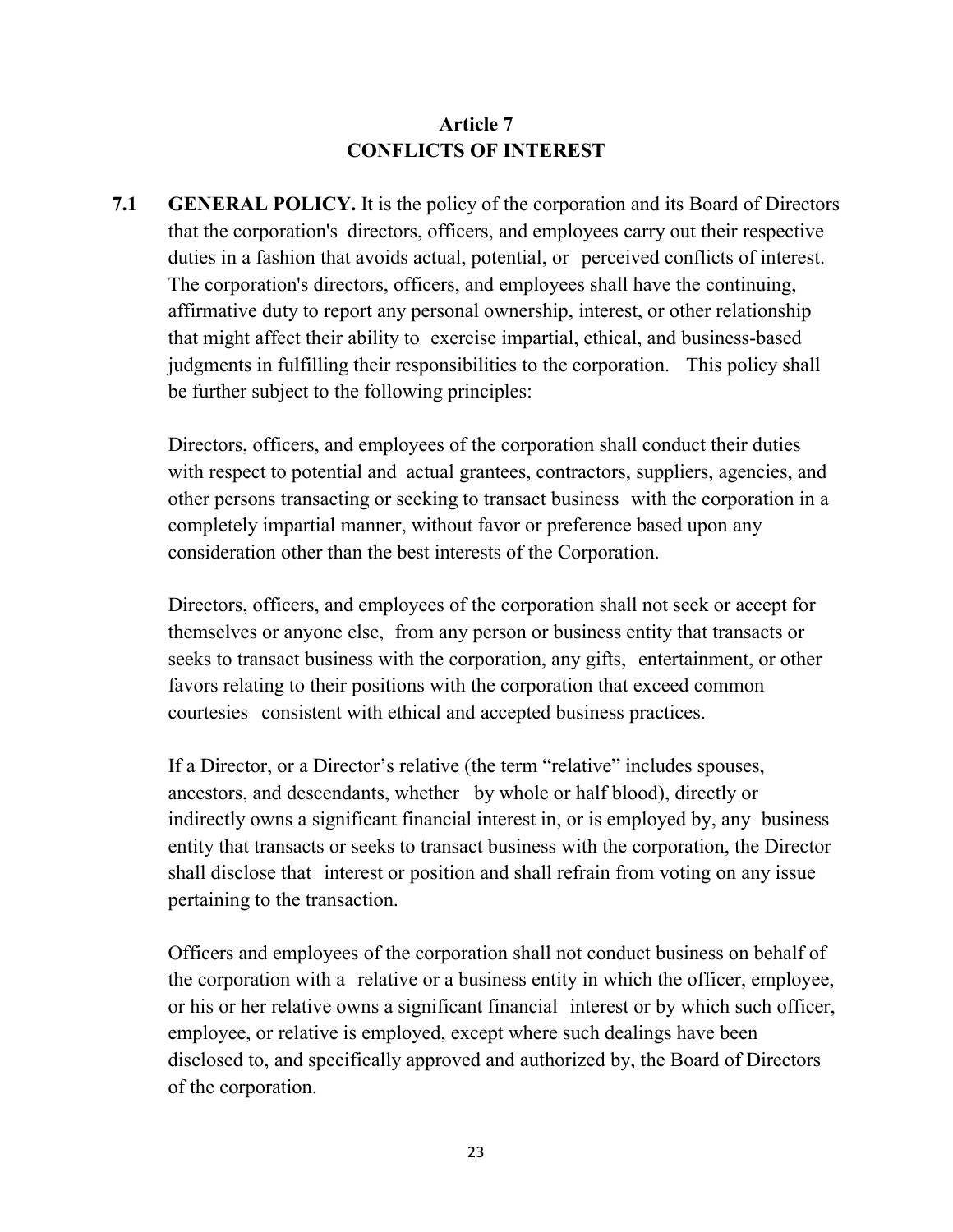The Board of Directors may require the corporation's directors, officers, or employees to complete annually (or as otherwise scheduled by the Board) a disclosure statement regarding any actual or potential conflict of interest described in these By-Laws. The disclosure statement shall be in such form as may be prescribed by the Board and may include information regarding a person's participation as a director, trustee, officer, or employee of any other nonprofit organization. The Board of Directors shall be responsible for oversight of all disclosures or failures to disclose and for taking appropriate action in the case of any actual or potential conflict of interest transaction.

**7.2 EFFECT OF CONFLICT PROVISIONS.** The failure of the corporation, its Board of Directors, or any or all of its directors, officers, or employees to comply with the conflict of interest provisions of these By-Laws shall not invalidate, cancel, void, or make voidable any contract, relationship, action, transaction, debt, commitment, or obligation of the corporation that otherwise is valid and enforceable under applicable law.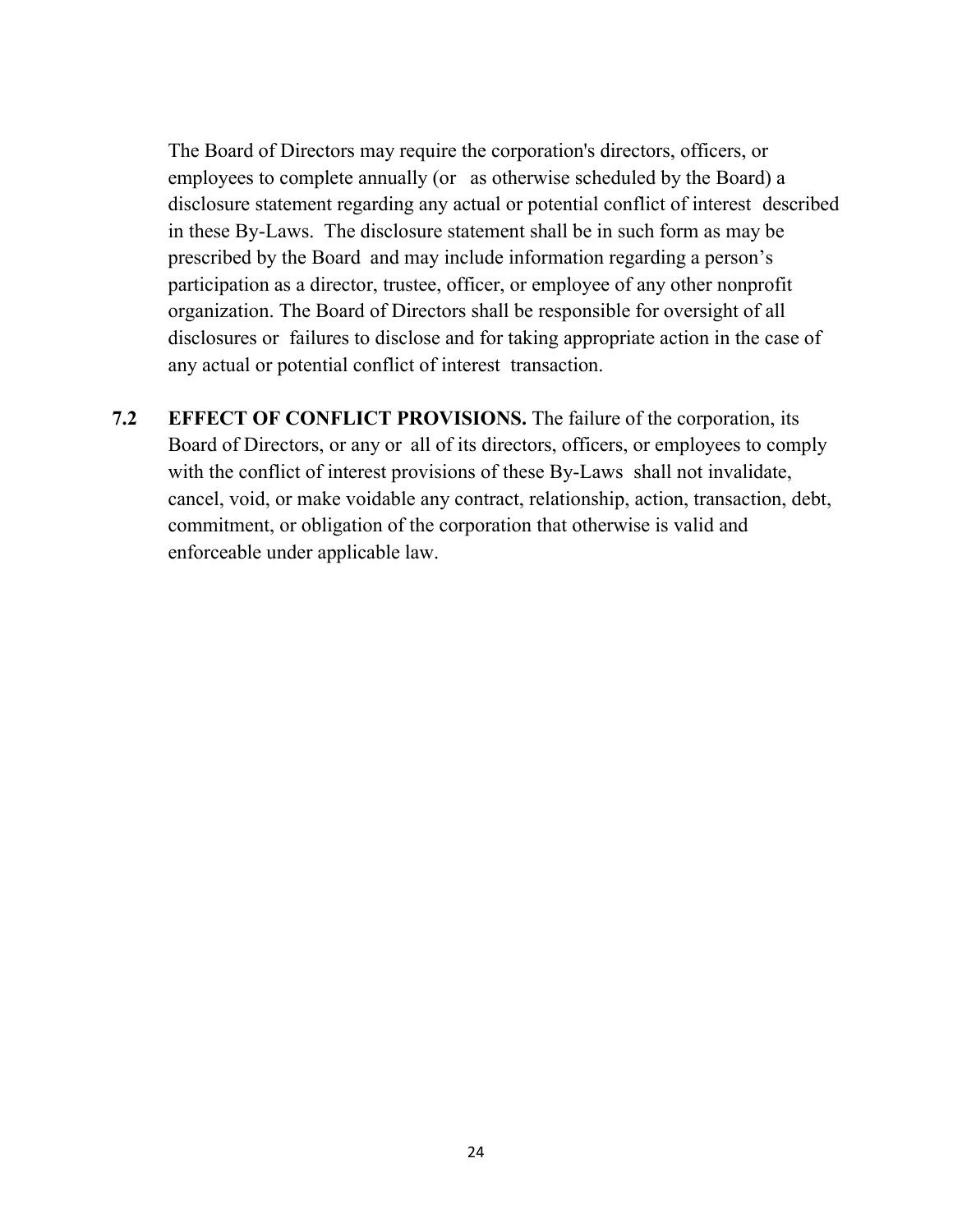## **Article 8 DISSOLUTION**

8.1 If the corporation is dissolved, all of its property remaining after payment and discharge of its obligations shall be transferred and conveyed, subject to any contractual or legal requirement, to one or more other organizations that have been selected by the Board of Directors, that are organized and operated for purposes substantially the same as those of the corporation, and that are described in Internal Revenue Code sections  $170(c)(2)(B)$ ,  $501(c)(3)$ ,  $2055(a)(2)$ , and  $2522(a)(2)$ .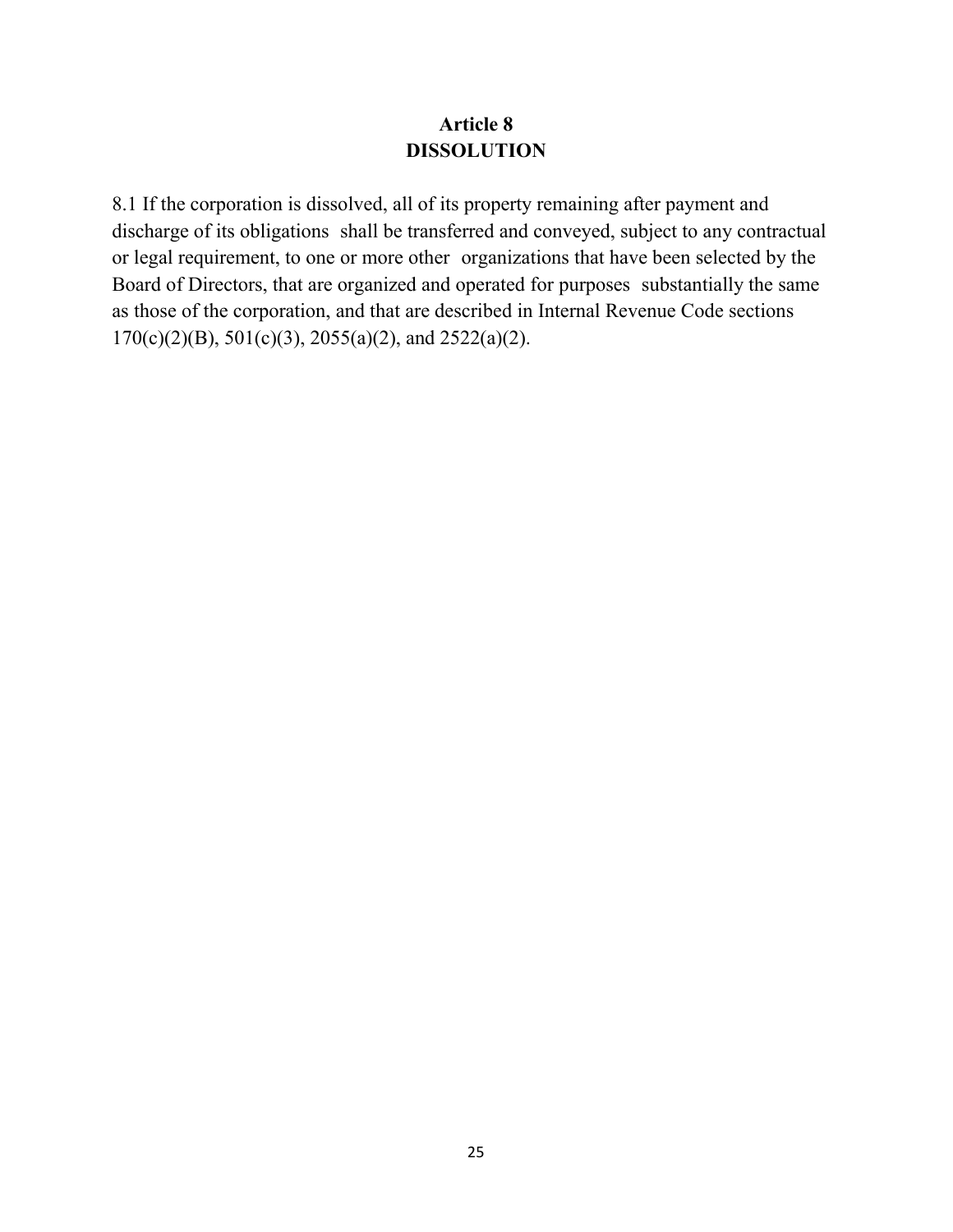## **Article 9 BY-LAWS/OPERATING CODE**

- **9.1 AMENDMENTS.** The By-Laws of this association may be adopted, amended and/or repealed by a majority vote of the Active Members casting a vote thereon. All proposed By-Law changes shall, in the discretion of the Board of Directors, be voted upon either at the Annual Convention, or by mail or electronic ballot after thirty (30) days notice is given following the Annual Convention or any Board meeting. If By-Law changes will be voted upon at the Annual Convention, then the Board must provide at least thirty (30) days prior notice of such fact and of all proposed By-Law changes. $^{11}$ 
	- **9.1.2** The Board of Directors, by majority vote, can adopt technical amendments to these bylaws. Technical amendments are limited to changes that affect only spelling, grammar, punctuation, parallel structure, consistent usage, or the numbering, titling, heading and cross-referencing of the various parts of the bylaws.<sup>12</sup>
	- **9.1.3** The Board of Directors may adopt substantive amendments to these bylaws, which can affect structure, methods, procedures, qualifications, powers, duties, rights and privileges, if board members, by unanimous vote, determine them to be non-controversial, which means that each and every board member believes the amendments are not adverse to and would be widely accepted by the membership. The membership must be notified of a non-controversial amendment within 15 days of its adoption. The membership can override a non-controversial amendment if: (a) at least 100 active members call for an override vote within 90 days of its adoption; and (b) a majority of members who then cast a vote on the override measure vote to do so. $^{13}$

 $11$  Section 9.1 amended 9/2016 to change requisite vote from two-thirds majority to simple majority and to change the requisite notice for voting to 30 days.<br> $12$  Subsection 9.1.2 adopted 9/2016.

 $13$  Subsection 9.1.3 adopted 9/2016.